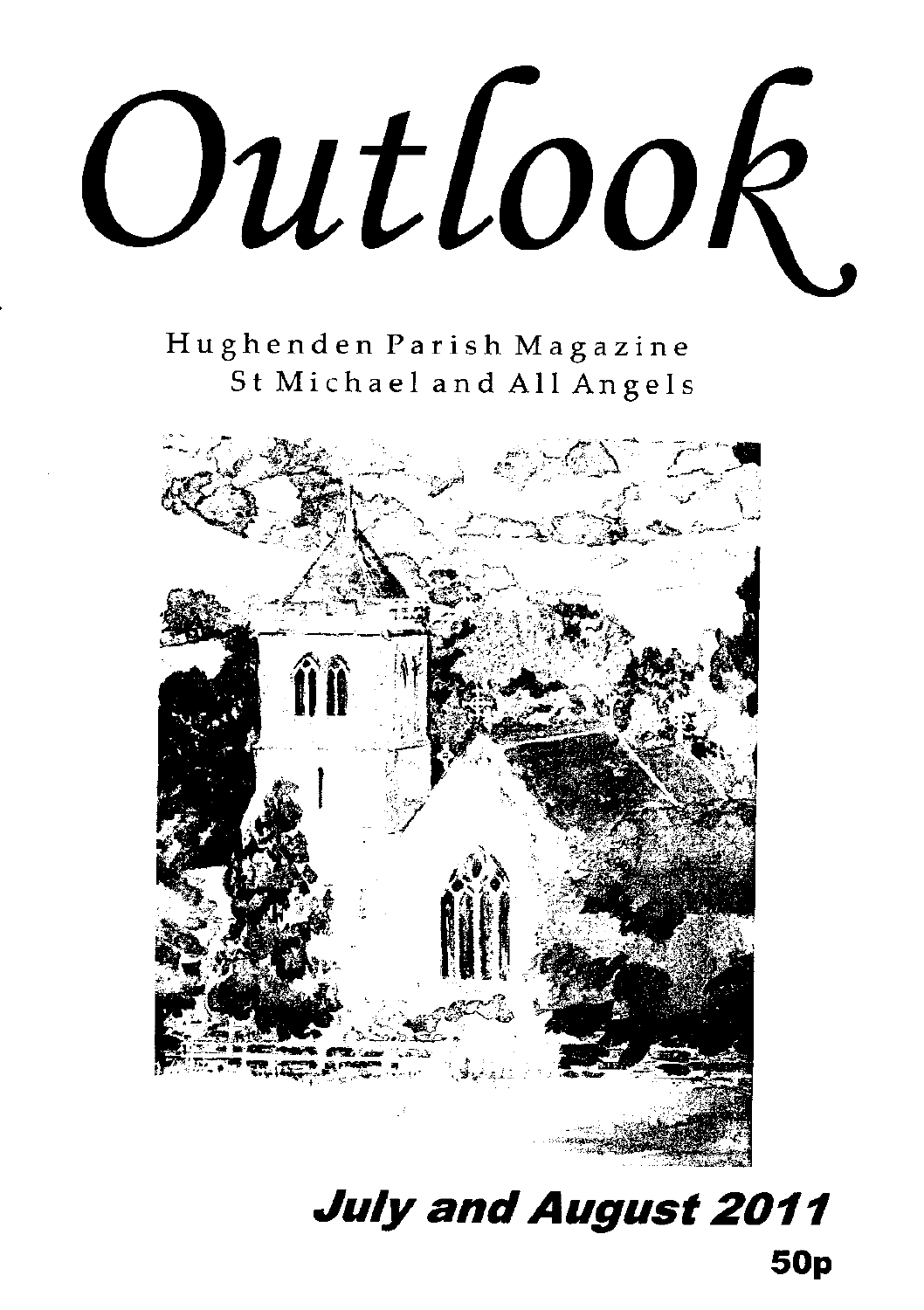### Welcome

The fact that you are reading these words suggests that you are a new reader of this magazine. Either you are a newcomer to this area or you ore o visitor"

If you are a visitor, we hope that you have enjoyed your visit to our church; that you have found it interesting, instructive and conducive to proyer. lf you ore going to be here of one of our regulor service times, we hope that you will join us in the worship of God and we ask that you toke our greetings bock to your own church.

lf you ore new to this Porish, we bid you welcome ond invite you to join us ond shore in the fellowship of God's fomily in Hughenden. This mogozine gives detoils of the regulor times of worship here. We hope thot you will find something to meet your spirituol needs. The printed word is cold ond remote ond we would like to moke personol contoct with you, so please leave your name and address in the box at the back of the church.

Whoever you are who reads these words, may God bless you, sustain you and protect you, your family and friends, now and always.

### **Outlook**

#### **Editorial team**

Printing Front cover piciure

Sylvio Clork Bob & Jone lucker Normon Pulley ond teom Detail from a water -colour painting by Geroldine Fisher.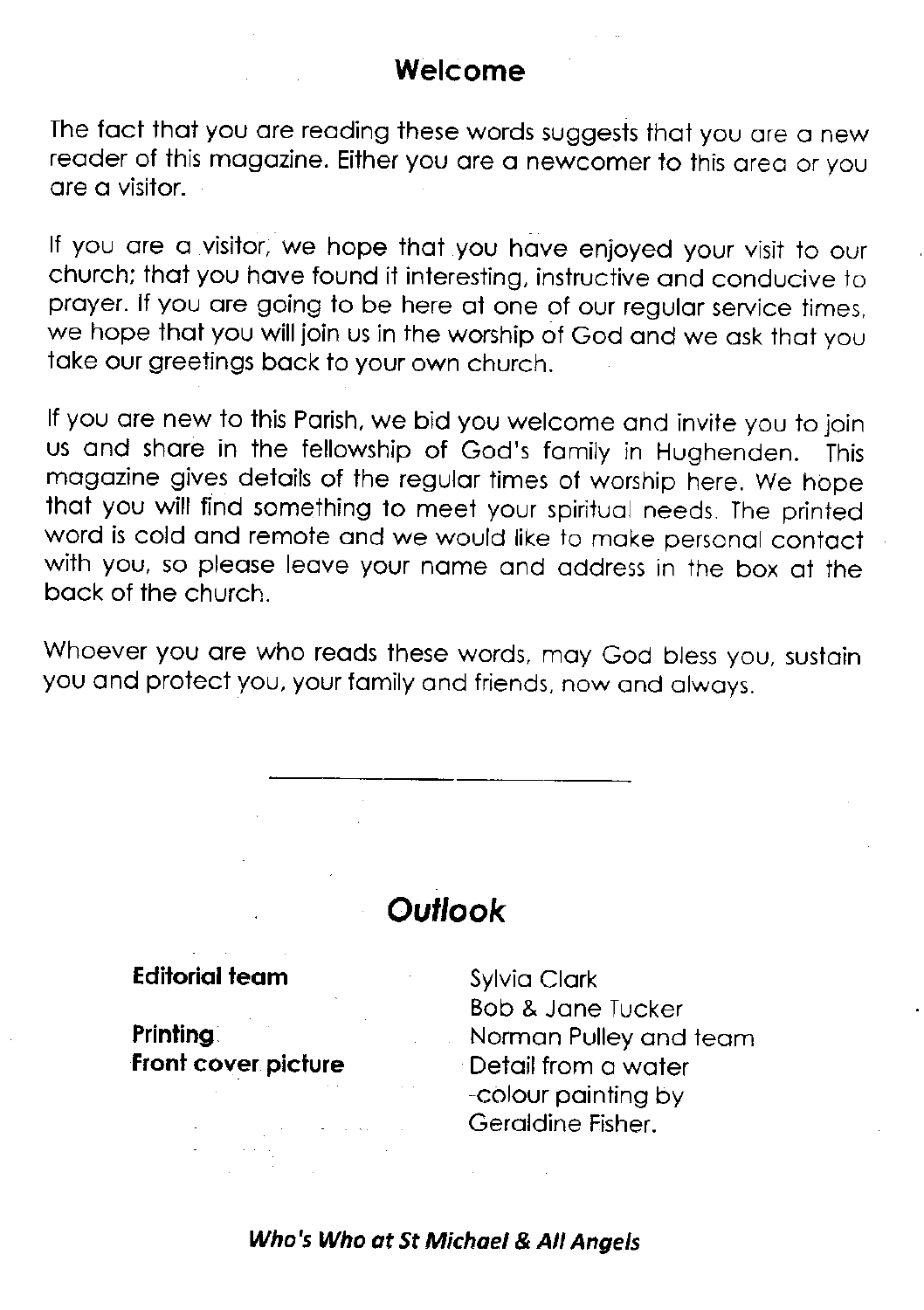# July and August 2011

## Dear Readers

When are crisps not crisps, but chips; and chips aren't chips but French fries?? When you ore conversing wiih on Americon!! Bob and I have had a delightful new experience for the past few weeks, in that we have had a 19 year old American student living with us. Nicole is the doughter of one of my Americon colleogues from work, ond is o student of Americon University in Woshington (or'DC' os I have learned to call it!) studying Anthropology. As a requirement of her studies she needs to spend time experiencing different cultures, hence the plan that she would come and 'experience' British culture by living with Bob ond me (ond Borney!) for 8 weeks this summer. ln this context we have all discovered, over the past few weeks, that there ore MANY MANY opportunities for confusion when tolking to people from other cultures ond bockgrounds, if we don't ensure thot the other person really understands what we mean by the words we use.

The experience reminded me thot few yeors ogo Simon mode o comment obout not feeling oble to odvise members of the congregotion on how to be o good Christion of work, becouse ne had no experience of the 21<sup>st</sup> century working environment. Following this I got permission for Simon to 'shadow' me, for a day at GSK, during which he sat in with me on various meetings and teleconferences. In discussions with Simon loter, to find out if he hod got onything useful out of the doy, his immediote response wos how difficult he found it to understond whot lwos doing. All the conversotions he experienced contoined so mony words ond ocronyms thot he did not understond. thot he felt os ihough he wos listening to people talking a foreign language! He said that he leorned thot we os Christions musi ensure, when we iolk obout our faith and our church, to non-Christians, we do not talk in such a way thot we moke people feel thot they would be'foreigners'if they come olong to find out more.

How do you think you do when telling your neighbours and colleogues, obout Jesus ond your foith?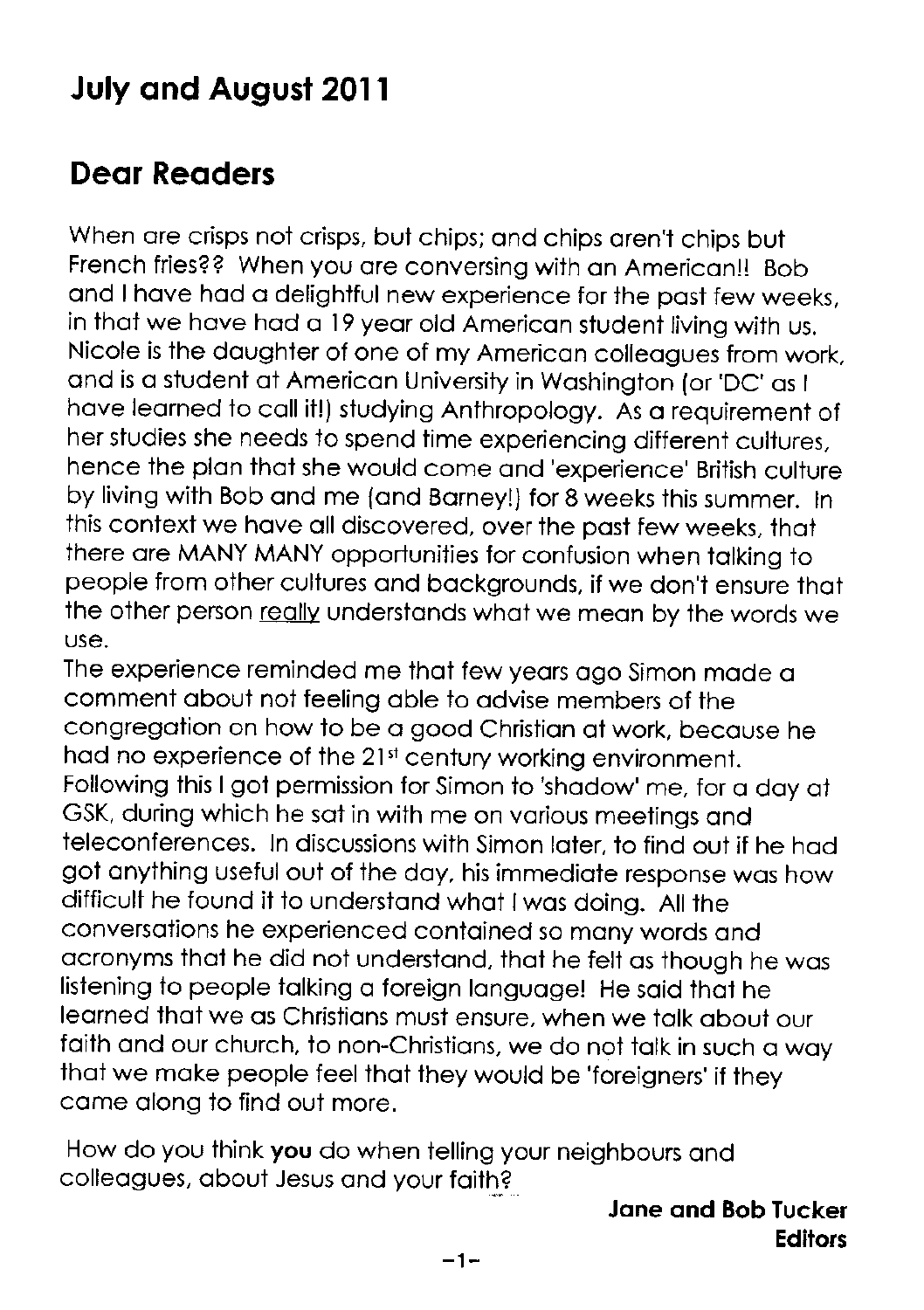## From the Vicarage - July and August 2011

On July 2nd of Christchurch Coihedrol in Oxford Helen Peters will be ordoined os o Deocon in the Church of Englond, ond she will begin her time os o curote here with us in St Michoel's porish. Helen will working on o 'port time' bosis, ond it will be one of my jobs to see thot she siicks to some well defined boundories in the hours she works ond doesn't heod into 'ministry creep'!

I om delighted thot Helen will be joining us, I know thot she will be well received ond I om sure thot she will settle in quickly. Severol people hove soid to me obout Helen 'it will be good to have a spare pair of honds'. Whilst it will be good to hove on extro ordoined colleogue join Fred ond myself, I need to clear one thing up obout o curocy. Helen will not be coming here principolly to help me Fred or be o spore poir of honds for the porish. Helen will be coming here so that we con help her develop ond grow in her ministry so thot in o few yeors time when she moves on from this porish she will be fully prepored for whot follows. ln her time here she will be expected to fulfil certoin standards set by the diocese and will receive ongoing <sub>-2-</sub> troining from them os well os us. She will also need to continue a course of ocodemic study olongside her work in the Porish.

In a years time, if all goes well (I om sure thot it will) Helen will be ordoined os o oriest in the church of Englond, which will then enable her to take a full port in the minisiry of the church, presiding of Holy Communion and conducting marriages.

I am sure that you will all give Helen o worm welcome os she begins her time with us. I sholl let Helen soeok for herself now os she tells us o little oboui herself .

Simon

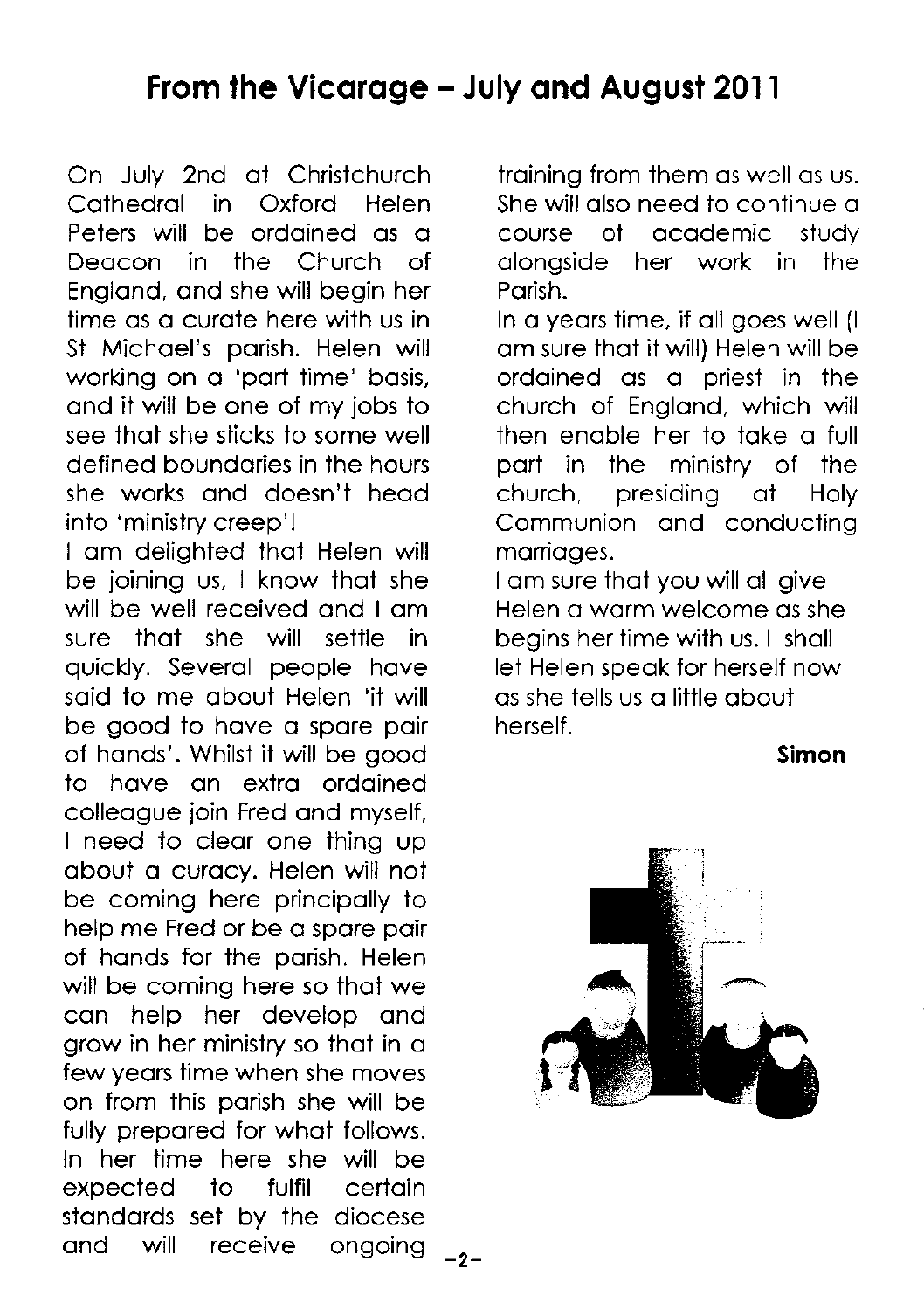### A Messoge from Helen

I om morried to Richord; we have two daughters, Anna (13) and Megan (12), two guinea pigs, Bertie ond Dobby. ond one fish.

Born in York. I troined os o Speech and Language Theropist in Edinburgh, moving io High Wycombe to work for ihe NHS in 1988. I enjoyed o mixed post working with odults ond children in Wycombe ond Amersham hospital as well as in the community.

ljoined Si. Andrew's Church on my arrival in High Wycombe ond hove hod opportunities over the yeors to be involved in o voriety of ministry, especiolly with children, worship and oostorol core.

Hoving outgrown our home in Totteridge, we moved to Greot Kingshill in 1999. I wos oble to toke time out from Speech Theropy when the children were young, ollowing me opportunity io get involved  $locally.$  l spent  $\alpha$ verv enjoyoble few yeors teoching music of Hughenden preschool.

I returned to Speech Theropy when the girls were both at Greot Kingshill School, working of Heritoge House, o school for children with special and comolex needs.



Although my journey to ordinotion begon in 1991 {which I con tell you obout onother time), I wos recommended for troining in 2008, joining ihe Oxford Ministry Course of Cuddesdon. I hove thoroughly enjoyed my lost three yeors of study, discovering the breodth ond complexity of the Christion Church ond the love of God. People hove osked me if I feel ready for my curacy post. wonder if one ever feels fullv prepored. I om confident thot Hughenden is the right ploce for me at this time, and my proyer is thot God will equip me on o doily bosis for the role. I am really looking forward to joining you oll in July, to leorn together with you ond to join in with what God is already doing through you oll. Richord ond the girls will continue to worship oi St Andrew's while I om iroining, but will visit us ot Hughenden from time to time.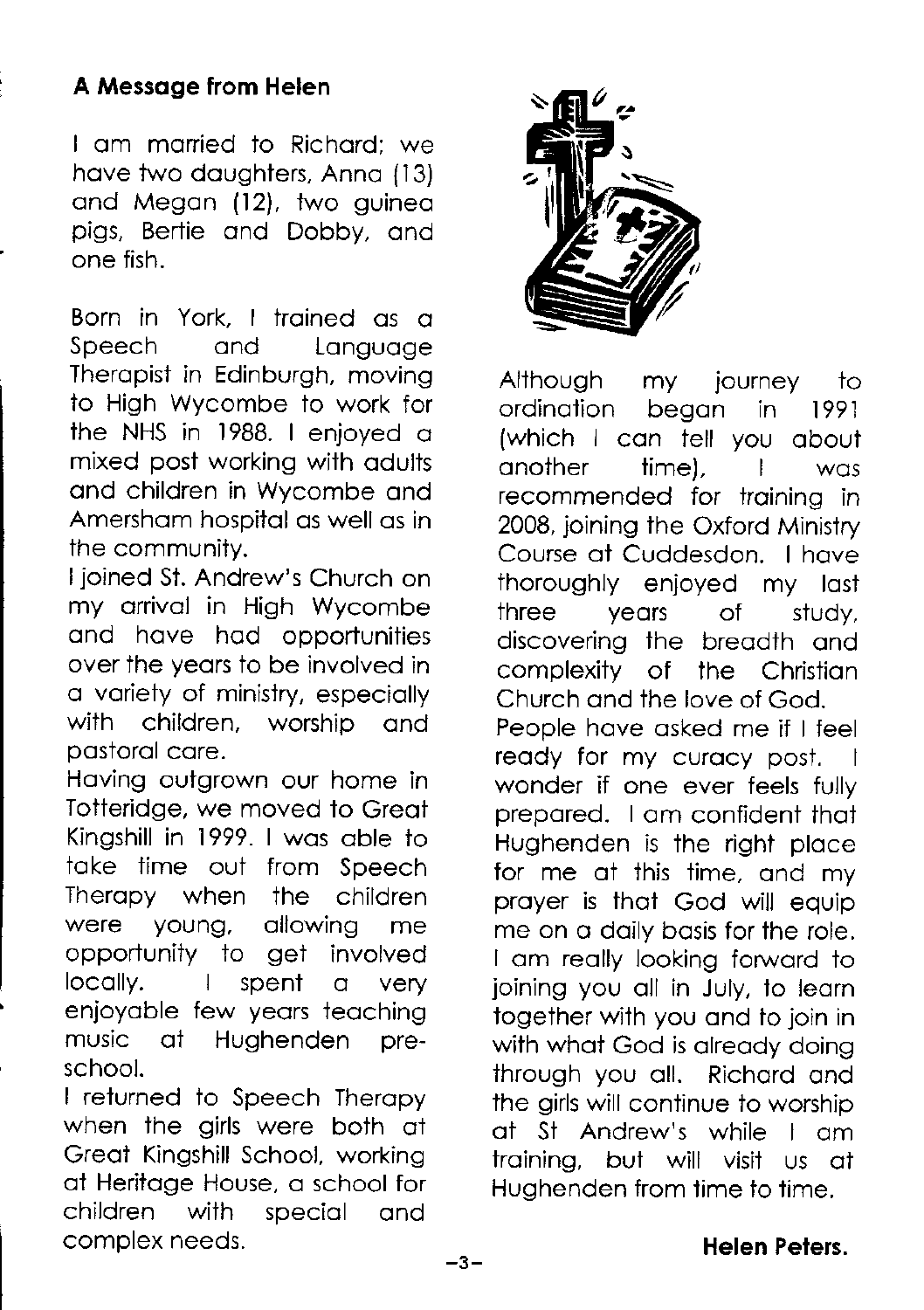# The Lectionary - July

|                  |                                      |           | <b>Readers</b>  |                         |
|------------------|--------------------------------------|-----------|-----------------|-------------------------|
|                  |                                      | 8 am      | 9 am            | 10.30 am                |
| $3^{rd}$         | <b>St Thomas the Apostle</b>         |           |                 |                         |
|                  | Habakkuk 2, 1-4                      | P Hynard  | K Moxham        |                         |
|                  | Ephesians 2, 19-end                  | A Stacey  | V Stattersfield |                         |
|                  | John 20, 24 - 29                     | Celebrant | Celebrant       | Sam Dean                |
|                  | <b>Evensong:</b>                     |           |                 |                         |
|                  | Psalm 139                            |           |                 |                         |
|                  | Job 42, 1 - 6                        |           |                 |                         |
|                  | 1 Peter 1, 3 - 12                    |           |                 |                         |
| 10 <sup>th</sup> | 3rd Sunday after Trinity             |           |                 |                         |
|                  | Isaiah 55, 10 - 13                   | S Cole    | <b>TBA</b>      | <b>Bob Stone</b>        |
|                  | Romans $8, 1$ – end                  | C Carter  | S Brice         | Maureen Stone           |
|                  | Matt. 13, 1-9 & 18 - 23              | Celebrant |                 | Celebrant               |
|                  | Psalm at 9am: 65                     |           |                 |                         |
|                  | Evensong:                            |           |                 |                         |
|                  | Psalm s 60 & 63                      |           |                 |                         |
|                  | 2 Samuel 7, $18 - end$               |           |                 |                         |
|                  | Luke 19, 41 - 20, 8                  |           |                 |                         |
| 17 <sup>th</sup> | 4 <sup>th</sup> Sunday after Trinity |           |                 |                         |
|                  | Isaiah 44, $6 - 8$                   | J Dauncey | D Hamley        | <b>Informal Service</b> |
|                  | Romans 8, 12 - 25                    | J Kendell | N Chalk         |                         |
|                  | Matt. 13, 24 - 30 & 36 - 43          | Celebrant | Celebrant       |                         |
|                  | Evensong:                            |           |                 |                         |
|                  | Psalms 67 & 70                       |           |                 |                         |
|                  | 1 Kg. 2, 10-12 & 3,16 - end          |           |                 |                         |
|                  | Acts 4, 1-22                         |           |                 |                         |
| 24 <sup>th</sup> | 5 <sup>th</sup> Sunday after Trinity |           |                 |                         |
|                  | 1 Kings 3, 5 - 12                    | A Jaycock | J Smit          | Frank Hawkins           |
|                  | Romans $8, 26$ – end                 | N Chalk   | A Sykes         | Diane Hawkins           |
|                  | Matt.13, 31 - 33 & 44 - 52           | Celebrant |                 | Celebrant               |
|                  | Psalm at 9am 119, 129 - 136          |           |                 |                         |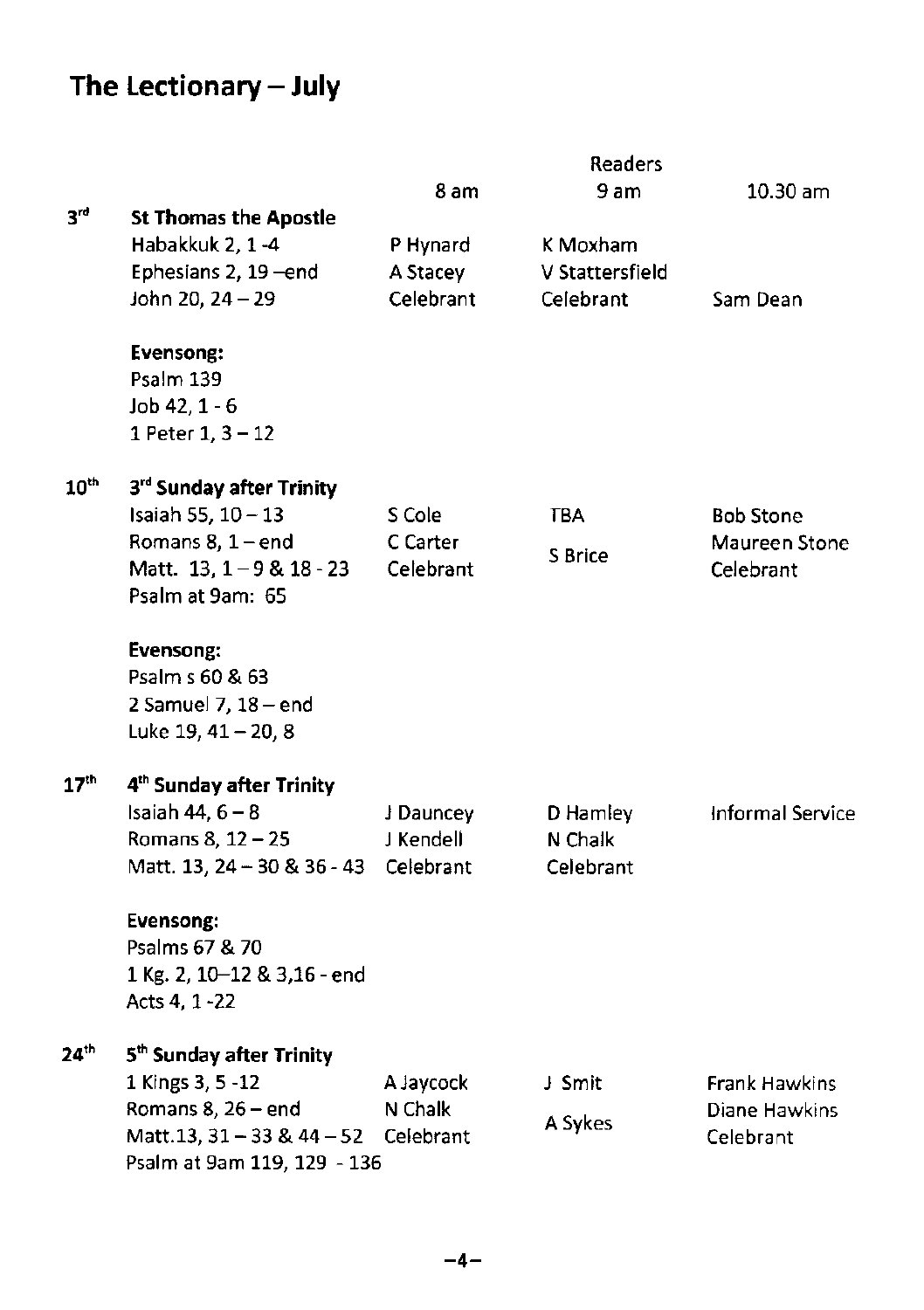#### Evensong:

Psalms 75 & 76  $1$  Kg 6,  $11-14$  &  $23-$ end Acts 12,  $1-17$ 

### 31<sup>st</sup> 6<sup>th</sup> Sunday after Trinity

Isaiah 55, 1 -5 J Wilson R Gee Anne Dean<br>Romans 9, 1 - 5 J Godfrey (1990), 1 Lois Comley Matthew 14,  $13 - 21$ Psalm at 9am: 145

J Godfrey A Johnson Lois Comley<br>Celebrant A Johnson Celebrant

celebrant

#### Evensong:

Psalm 80 1 Kings 10,  $1 - 13$ Acts 13. 1 -13

### August

| 7 <sup>th</sup>  | 7 <sup>th</sup> Sunday after Trinity<br>1 Kings 19, $9 - 18$<br>Romans 10, 5 - 15<br>Matthew 14, 22 - 33<br>Evensong:<br>Psalm 86<br>1 Kings 11, 41 - 12, 20<br>Acts $14, 8 - 20$                 | P Hynard<br>A Stacey<br>Celebrant | C Tyrer<br>A McBarnett<br>Celebrant     | Cath Cronk                                 |
|------------------|---------------------------------------------------------------------------------------------------------------------------------------------------------------------------------------------------|-----------------------------------|-----------------------------------------|--------------------------------------------|
| 14 <sup>th</sup> | 8 <sup>th</sup> Sunday after Trinity<br>Isaiah 56, 1 & 6 - 8<br>Rm.11, 1-2a & 29-32<br>Matt. 15, 10 -28<br>Psalm at 9am: 67<br>Evensong:<br>Psalm: 90<br>2 Kings 4, $1 - 37$<br>Acts $16, 1 - 15$ | J Wilson<br>S Cole<br>Celebrant   | L Smit<br>H Farrar-Hockley<br>Celebrant | Derek Godfrey<br>Jean Godfrey<br>Celebrant |
| $21^{\rm st}$    | 9th Sunday after Trinity                                                                                                                                                                          |                                   |                                         |                                            |

| Matthew $16.13 - 20$<br>Celebrant<br>Celebrant | Isaiah 51, 1 – 6<br>Romans $12, 1-8$ | J Godfrey<br>J Dauncey | A Gee<br>K Moxham | Informal<br>Service |
|------------------------------------------------|--------------------------------------|------------------------|-------------------|---------------------|
|------------------------------------------------|--------------------------------------|------------------------|-------------------|---------------------|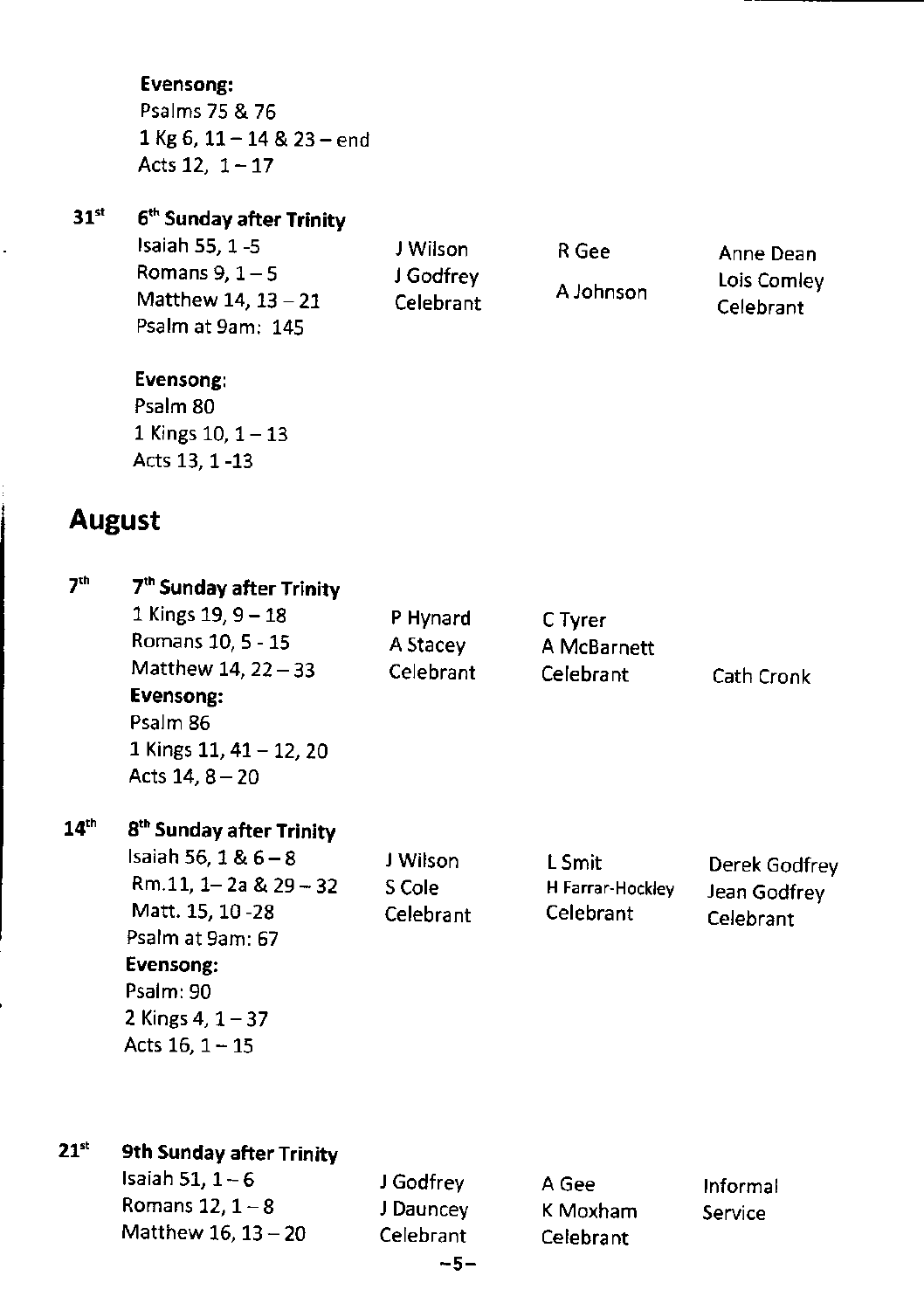Evensong: Psalms 95 2 Kings  $6, 8 - 23$ Acts 17, 15 - end

#### 28<sup>th</sup> 10<sup>th</sup> Sunday after Trinity

Jeremiah 15, 15 - 21 V Stattersfield S Brice C. Mettem Romans 12, 9 - end A Javcock E Sadler J. Mettem Matthew 16, 21 – end Celebrant Celebrant Celebrant Psalm at 9am: 26 Evensong: Psalm 105, 1-15 2 Kings.6,24-25&7,3 end Acts18,1-16

## **Chris's Charity Barn Dance**

Come to Chris's Chority Born Donce in aid of lain Rennie Hospice at Home. Soturdoy, 16th July ot Hughenden Volley Villoge Holl Kinderhook Born Donce Bond 8.00pm-1 l.30pm Ploughmon's' Supper Bring your own drink ond gloss Tickets £15 each from Christine Powell, 01494 564198

#### Christine Powell

### Chocolole Evening

The chocolate evening advertised in last months Outlook, which was fo hove token ploce on on l6 July hos hod to be postponed due to o closh of dotes with other events. Thot's the bod news, the good news is thot it will now toke ploce on Soturdoy 24 Sepiember, so get those toste buds reody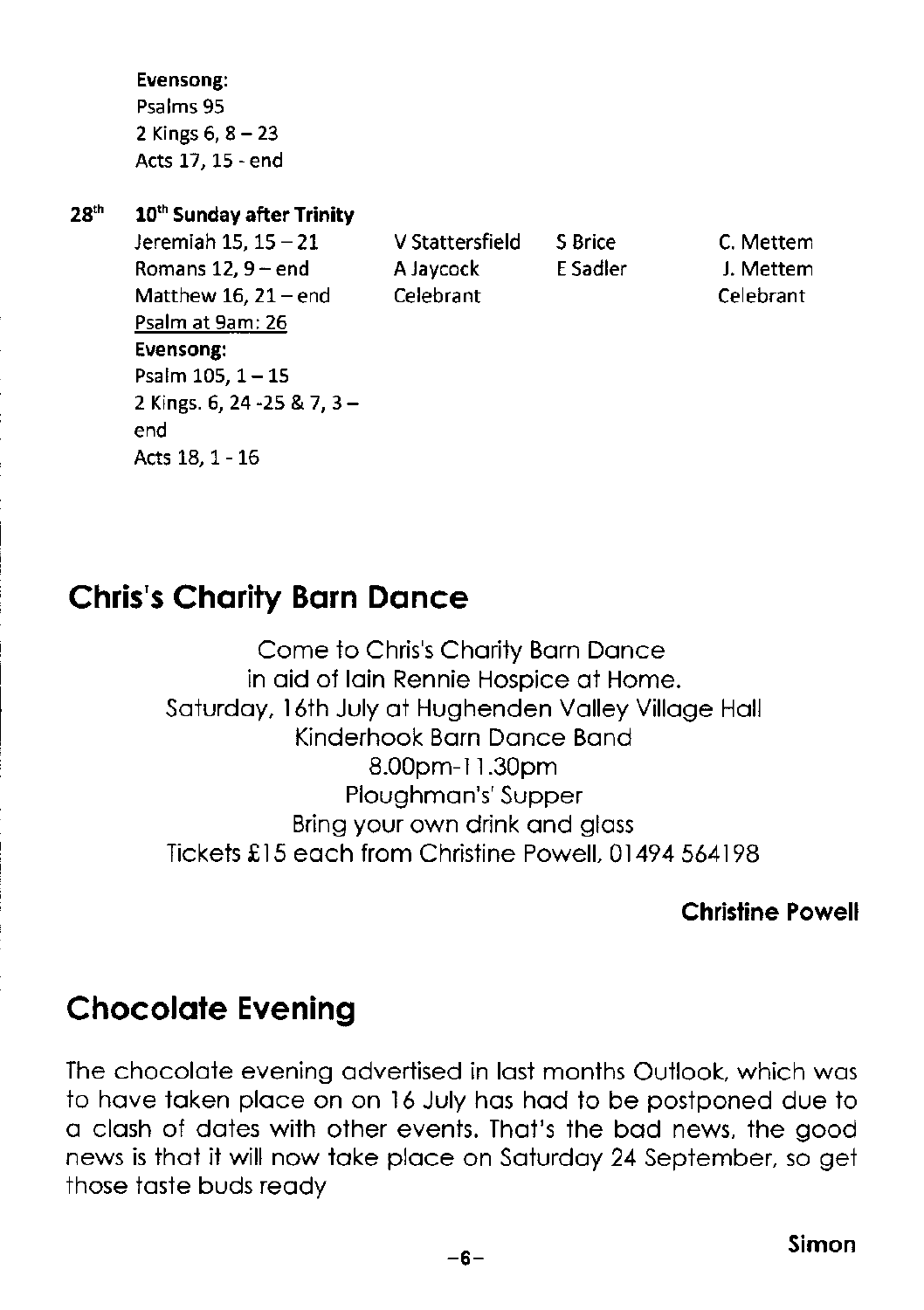# **Real Easter Eggs**

How closely do you reod The Door every month? | must odmit we toke it home ond then skip through it over the following week or two. However, earlier this year, I was flipping through the pages when a small item in an end column caught my eye. "Real Easter Eggs" procloiming the reol Eoster messoge.

I'd noticed in the past that there had been a drive to promote these eggs vio schools, but now congregotions were being invited, os individuols, to support the scheme.

George and I talked it over, and then discussed it with Lin, who felt we would have support should we decide to get involved. Further information was found via a website and an email sent to Ben for inclusion in the weekly notices, (thank you Ben) with a description of the scheme ond notice of closing dotes for opplicotions.

Application forms were printed by Lin and distributed at morning services. As money had to go with the order, we had to ask those interested in purchosing eggs to send cheques or cosh with iheir opplicotion forms.

We had no idea what the response would be, certainly not requests for over 80 eggs, ond our current occount suddenly looked so heolthy thot Lloyd's TSB storted to send us correspondence osking if we would like to take up all sorts of special offers. To these, we turned the Nelson blind eye.

Closing dote come ond the moss order ond cheque were posted, our current occount returned to normol ond Lloyd's decided to stop sending us offers. we could refuse. Then we went to Americo for 3 weeks. Elderly Canadian friends who have a winter property in a township, far off the tourist route, had invited us to go over and stay with them in January. But their ill health had kept them up north, so we had to wait for the "Snowbirds" to return south before we could join them. Of course these dates finally clashed with the proposed delivery dates of 80 plus Easter eggs.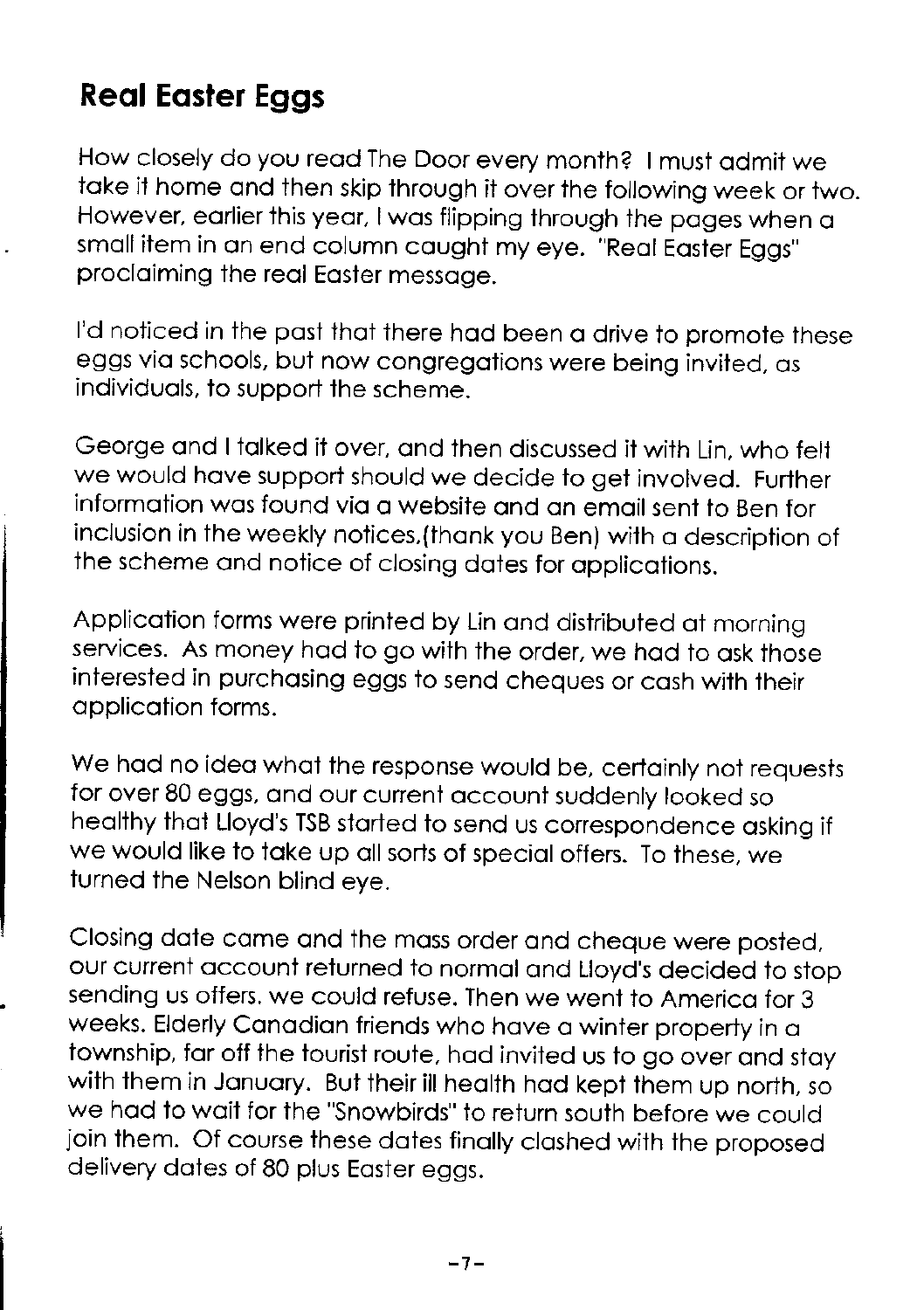However we hod been osked io supply two delivery oddresses, ond Arthur come up trumps ond the eggs were delivered to church. We hod o wonderful time wotching the wild-life on the St. John River in northern Florido, ond some internoiionol golf into the borgoin, before returning home where lwent down with the "lurgy" to end oll"lurgies". "Next time, go by sea" was all my G.P said. I took to my bed for a week ond George sorted out orders, nomed ond lobelled them ond hod everything reody in church for Eoster. All orders were collected except one, and that was taken last week, "still in Eastertide," as Arthur said. He merits a special thanks for helping us and taking delivery of the eggs while we were away. So thank you, yet again, Arthur.

Now fhe orgonisers of the Reol Eoster Egg compony hove our emoil address I have no doubt that they will be in touch with us if they decide to repeot their oppeol next yeor. So should ihis hoppen, we will be taking orders again, and just so you can have the date in your diories - Eoster Doy 2012 will foll on 8ih April.

Thank you for your support - and here's to next year.

George ond Judy Wilson.



## Summer Teq Porty

A tea party in aid of "Stroke Club" and M.S. will be held on Wednesdoy 27 July in Nophill Villoge Holl, from 2.30pm until 4.O0pm. Superb cakes, large raffle and gift stall. Your support would be very much appreciated for these worthwhile charities.

Sheilo Veysey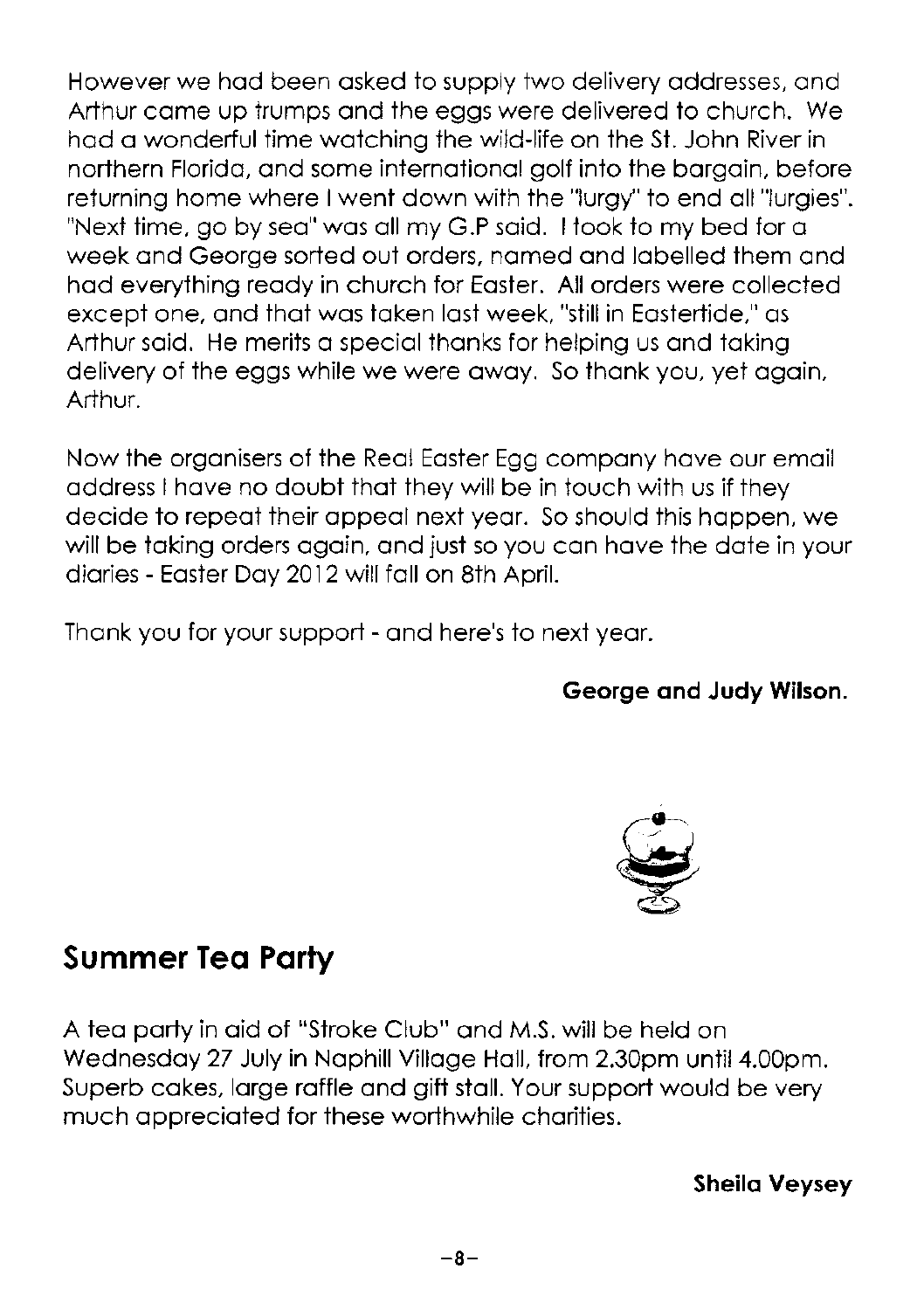# May Prayer Letter from Pastor Samson

To All our Esteemed Friends of Ebenezer Children's Centre Orphanage Home.

"Noked I come from my mother's womb. And noked I sholl return there. The Lord gove ond the Lord hos token owoy. Blessed be the nome of the Lord" Job l:2i.

Then Jesus soid, "Did I not tell you thot if you believed, you would see the glory of God?" John 11:40.

I spoke all those words at the funeral of our orphan student who possed owoy lost week. In much grief, I stood to osk everyone ro trust Jesus even in such dorkest hour ond believe thot we would see the alory of God. I challenged the mourners present, that often God's glory shines brighiest of those dorkest momenis, if only we con trust Him. I prayed with all the people that they could glimpse God's glory, no motter how dork the night seemed to be.

Gerald Sasu died last week with a malaria fever which had put him down and admitted in hospital for one full month. He was one of our child orphans whom we have been assisting outside the orphanage home. You are all aware that besides our 35 resident orphans, about I20 others come doily from their homes to study of Ebenezer school. So. Gerald was one of them.

Ebenezer as a family, and the Gerald family have lost and shall miss him until when we are united with him in heaven. Meanwhile, in such o difficult time I thought it best not to communicoie immediotely so as not to alarm you people unnecessarily.

However, we have been encouraged in the Lord that whatever circumstances we face and whatever challenges come our way there is always a source of joy in Christ Jesus. With thankful hearts, we continuolly look to him in proyer keeping the fire of ihe spirit burning within.

We thank you for your generous sponsorship over the last school term. The second term opens on the 23rd May 2011, and we look forword to God's provision.

For your proyers;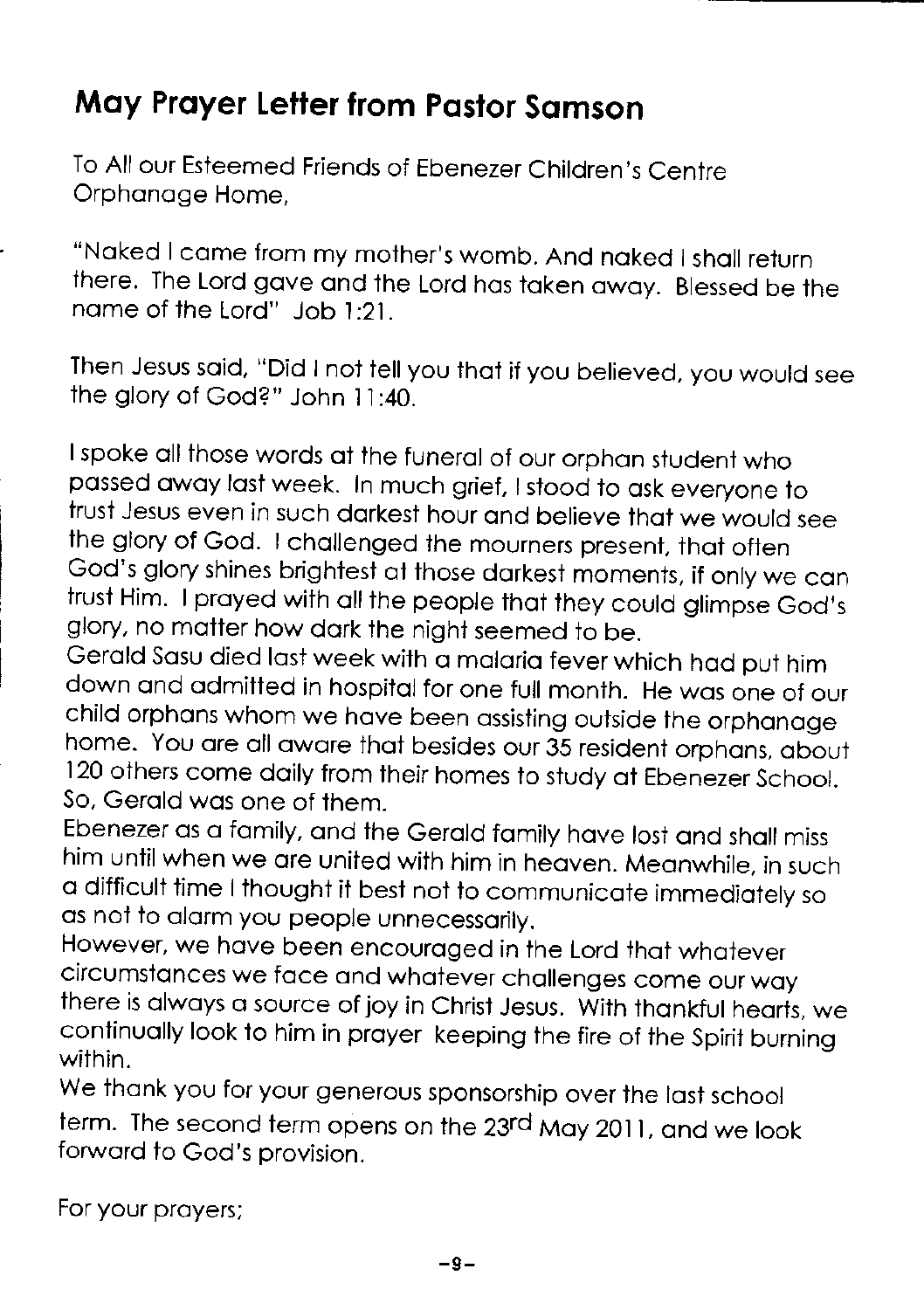I om to teoch the book of Joshuo in o conference in ihe Democrotic Republic of Congo in the month of June 201I ond oround the middle port of July together with Rev. John Holl, we sholl be groduoting our Bible students who in the lost two yeors hove been doing on ordinotion certificote course of The Spirituol Life Centre of Bugoye (in the Ebenezer school buildings).

Thonks so much for your proyer support for these ministries, ond for your finonciol support os the spirit leods.

God bless you ond Love to you oll. The Lord gront you oll o blessed and beautiful time.

somson.

## BRIEF ENCOUNTER

Hommer-blow beok honeysuckle hued lunges of crumbs.

Now in sudden flurry of brown wings flopping she's oone.

But in that flirtatious moment she eyed me sidewoys ond our threods of sight met.

A young bird lwould guess: sleek ond trusting enough to let me goze of her with love.

There is especiol beouty in oll things young recently sprung from womb or nest and touched still with bright divinity.

> Ron Cretchley 17.6.97 www.thinkingpoet.co.uk<br> $-10-$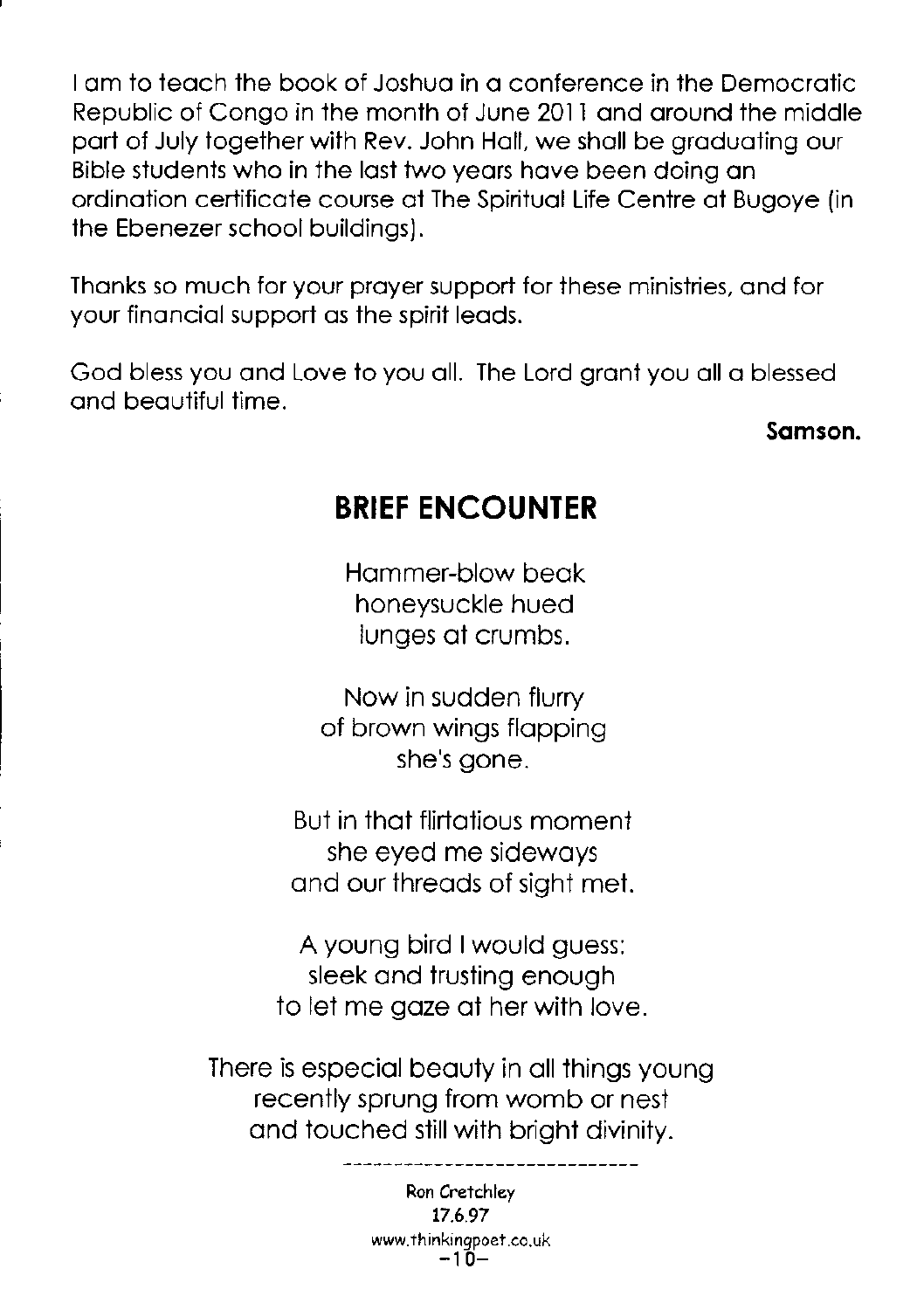# **A Cautionary Tale**

'So if you think you are standing firm, be careful that you don't fall! No temptation has seized you except what is common to man'. (1 Corinthians 10: 12-13)

I truly did have egg on my face following the publication of my letter in Outlook in June, extolling the godly virtues of good diet and exercise. The very Sunday after it was published saw me hobbling up the church path, bent double and dosed up with pain killers. I had not only done my back in, I had also damaged a tendon in my ankle. It was my own fault I am ashamed to admit. Out on my daily walks with the dog and when I thought no one was looking (apart from the dog) I had started running through the woods. I fell to the temptation to do such a foolish thing on Easter Sunday and for a couple of weeks after all was well. However I did not listen to the growing pain in my ankle, not the complaints emerging from my back (I have had back problems over the years). Rather than easing back to a brisk walk I stubbornly kept on running. I have no doubt that any runners out there will be knowingly tut tutting to themselves about proper warm ups (although I did not go straight into running mode before I was well exercised with a brisk walk) or not having the right kit. For me, the experience has confirmed what I already knew deep down - if like me you are a fifty something, and in a rash moment of abandon are tempted to take up jogging as a pass time  $-$  DON'TI

Simon

### A few words on sharing our Christian faith ......

A young man was convinced of the truth of Christianity. Only one thing held him back from conversion: fear. He was paralysed with fear at the very thought of admitting to being a 'Christian', and the idea of telling anyone about his new-found faith, with all the dangers of being thought a religious nutcase. For many weeks he tried to banish the thought of religion from his mind, but it was no use.

At last, he could stand it no longer and he went to a very old man, who had been a Christian for the best part of a century. He told him of his nightmare,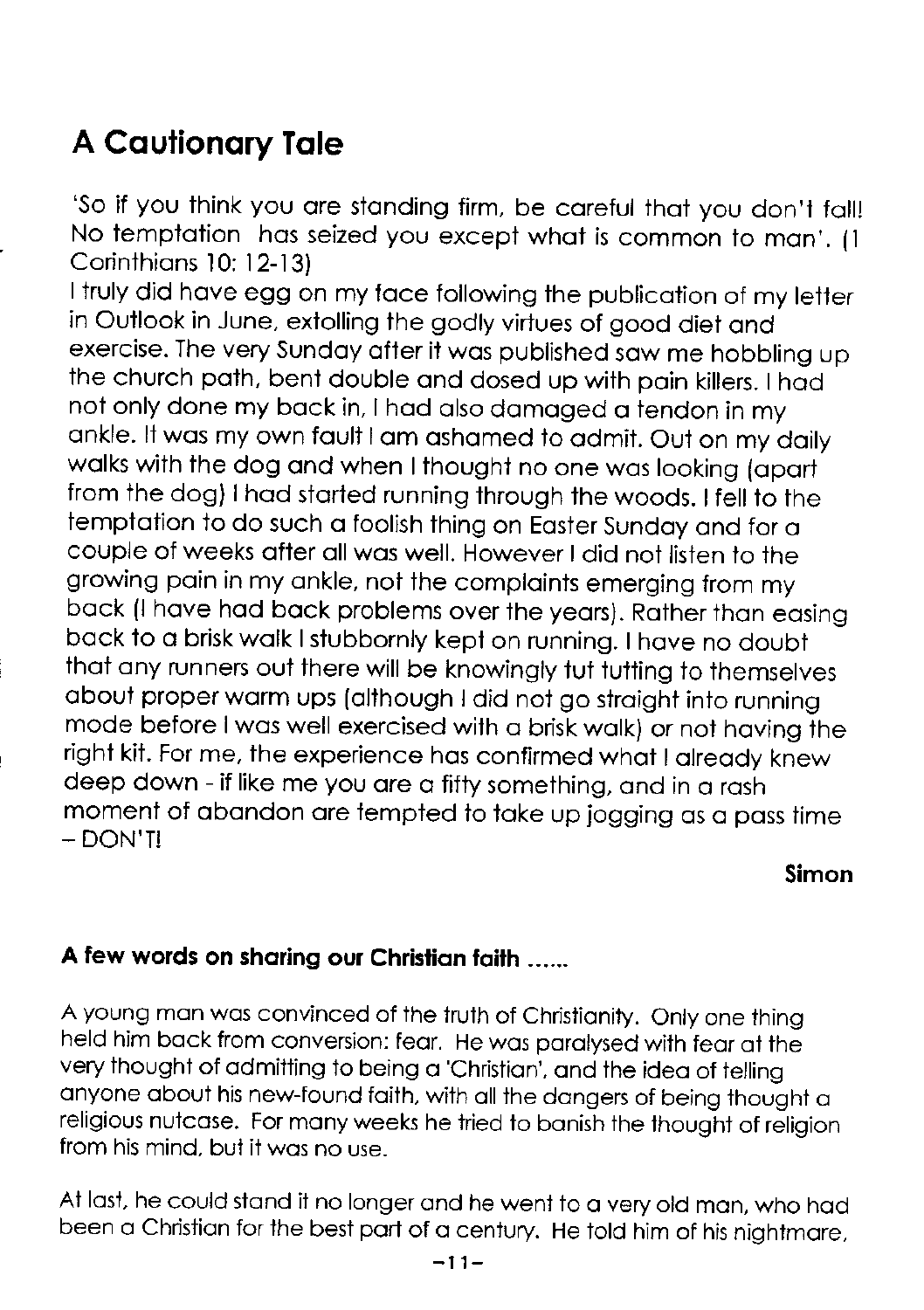and how it stopped him from becoming a Christian. The man sighed and shook his head.

'This is a matter between you and Christ. Go home,' said the old man, 'go into your bedroom alone. Forget the world. Forget your family, and make it a secret between you and God.'<br>The young man felt a weight fall from him as the old man spoke.

"You mean, I don't have to tell anyone?"<br>"No," said the Christian.<br>"No one at all?"<br>"Not if you don't want to".<br>"Are you sure?" asked the young man, "can this be right?"<br>"It is right for you," said the old man. So the youn down in proyer ond wos converted to Christ. lmmediotely, he ron down stoirs ond into the Lounge, where his wife, fother ond three friends were

sitting.<br>'Do you realise,' he said, breathless with excitment, 'that it is possible to be a Christion without teling onyone?'



## Oullook Mogozine

To enable the distribution of your Parish Magazine to continue, a volunteer is needed io deliver ii to those who then distribute it within the community. (10 times o yeor). This is o voluoble service to the communiiy ond o vitol role to fill, if the mogozine is to continue to be so widely distributed ond reod.

Pleose coll John Bobb on 563342.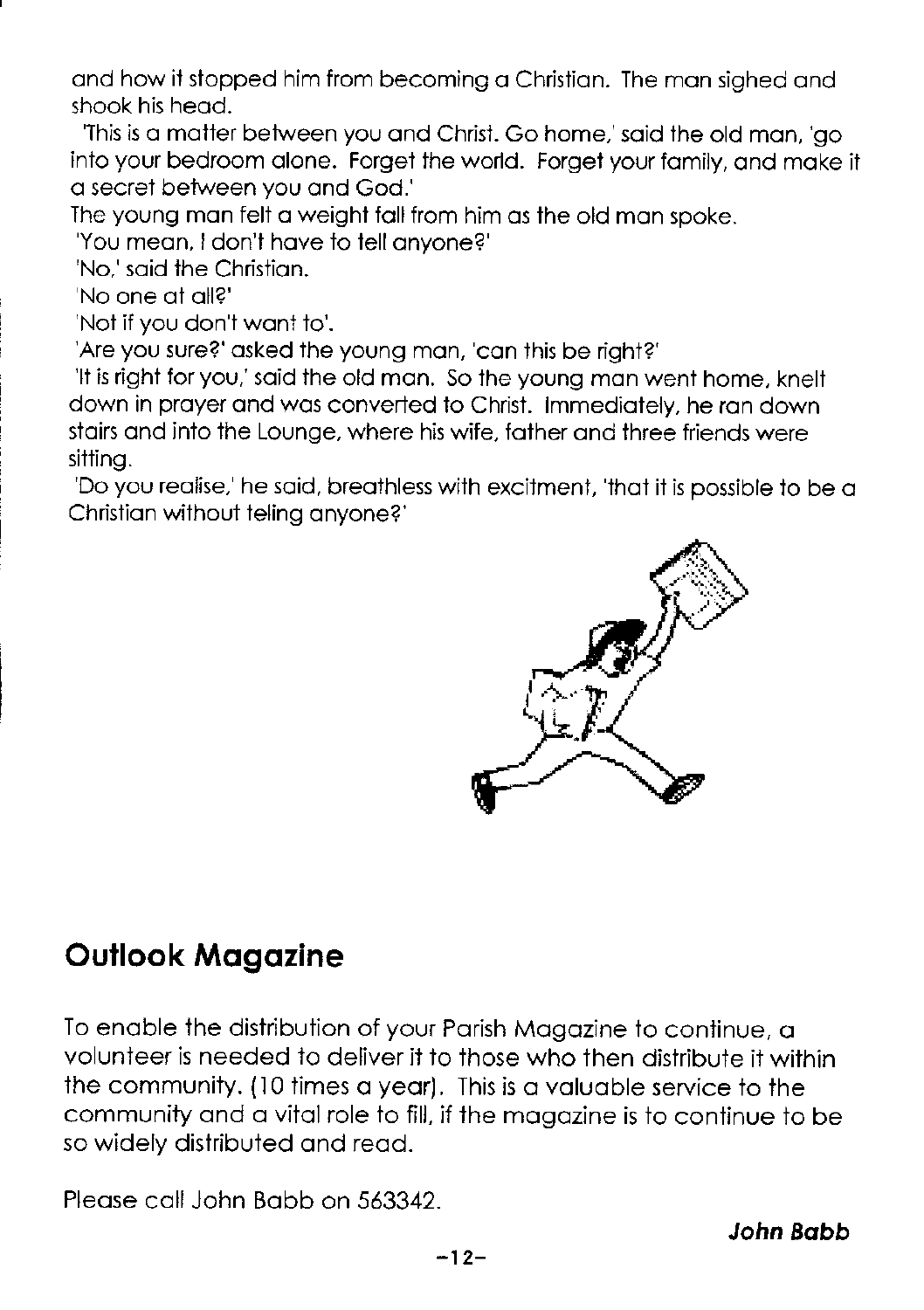## THE WILDER SIDE

For any who did pray for rain, your prayers were answered. But then one connot reolly comploin if it hoppens io roin during Bonk Holidoys and on Sundays. (Sunday 12 June - 0.8" or 20mm). It takes quite a bit of effort to shift o High pressure oreo, ond get the upper otmosphere jet stream to change direction. A degree either way can make all the difference to the surface weather.

Good News and Bad News from the bird front. The Bad News windows, Jays and cats. A young Chaffinch and a young Blue tit came to grief below our kitchen window. Pigeons bounce off but small birds don't. I was told of a cat taking a fledgling Nuthatch and o Joy cotching o juvenile Blue Tit. sod moybe, but thot is their noture ond there is no blome ottoched.

Talking of Jays, one charged into our Prunus tree and scattered our eight strong Blue Tit family, only to be chased off by an irate male Blockbird. At the some time o mole Bullfinch wos on the gross below the tree, lt must be rore to see Britoin's second ond third most beoutiful birds together. if only for o second or two. Thot wos the Good News.

We have had Bullfinch sightings once or twice over the years, but now we seem to have a resident pair. The male bird is a dazzlingly handsome chap with his vivid 'hunting pink' breast, jet black head ond white rump. The femole is rother drob, os ore oll ihe femole finches except the Goldfinch, where the sexes ore similor. why should that be, I wonder. Answers on a postcard, please.

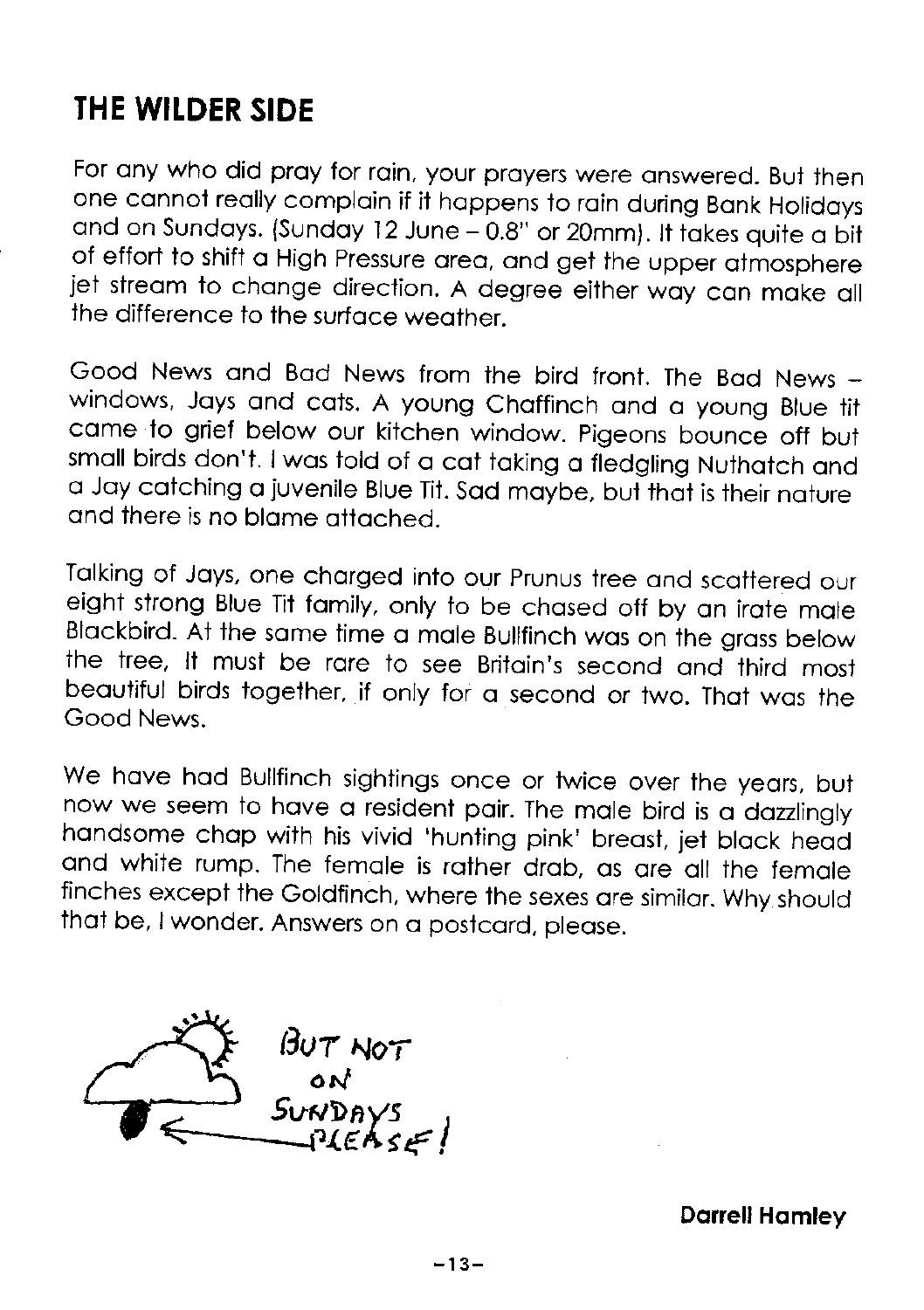

# **Floodlighting Dedications**

Dedicotions for July ore for:

3 - 9 July Kothleen Moxhom is remembering with much love her porents George ond Kotie, porticulorly on 9 July os the onniversory of their wedding in 1917 - o morrioge which losted for 70 yeors.

There ore no dedicotions yet for August.

lf you hove o speciol occosion to mork, why don't you dedicote the flood-lighting?

Your dedication can be for anything within reason, remembering loved ones, birthdoys, onniversories, weddings, new bobies or just for the joy of being alive!

lin Smit



# 24/7 Proying for High Wycombe

St. Michael's have signed up to participate on  $2<sup>nd</sup>$  Thursday of each month starting at 8.00 a.m. until 8.00 a.m. on the Friday. We will be signing up in 1 hour slots, and praying - following guidance in a prayer points document - either in Church House or a location of our choice. This month our slot starts at 8.00  $\alpha$ .m. on 14<sup>th</sup> July and 11<sup>th</sup> August until 8.00  $\alpha$ .m. on the Fridoy. There will be o sign-up sheet ol the bock of the church.

### For more details please talk to Simon (563439) or Jacky (07921 258822) or Yvonne (563960).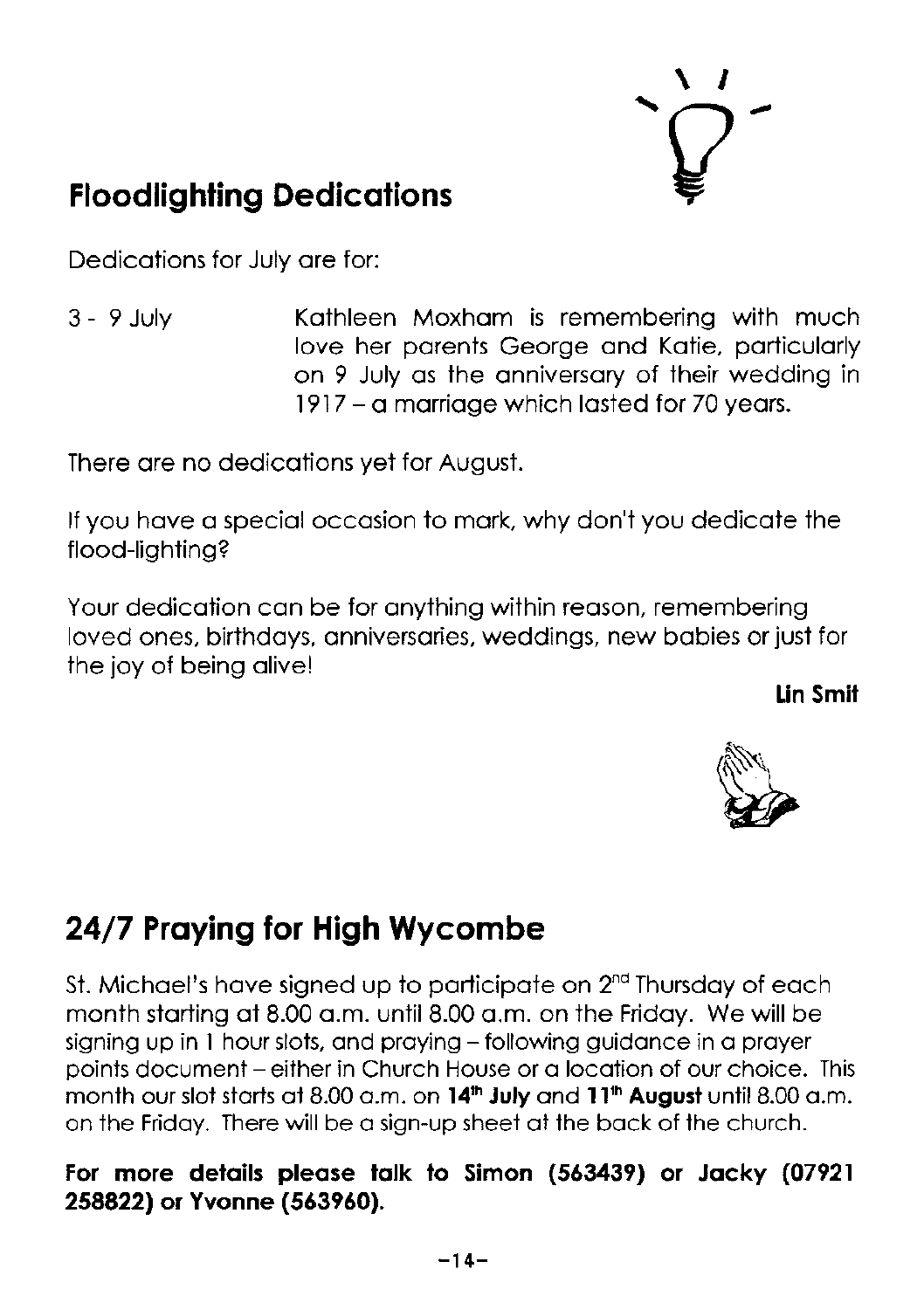# Mothers' Union Report June 2011

We were delighted to welcome Alison Bennett to our monthly meeting to tolk on the "Mothers' Union ond the UN". Alison hos recently ioined the Diocese as the Social Policy Officer having been very involved with the southwork Diocese Mothers' Union previously. Alison also serves on the Social Policy committee at Mary Sumner House in London ond brings o weolth of experience to the Diocese. We also welcomed some members from the Penn branch.

Alison engaged us immediately by stretching our brains with a quiz obout importont dotes in the history of the UN ond olso wondering if we could remember the names of the Secretary -Generals! She then went on to remind us obout the purpose of the uN which founded ofter the Second World Wor.

- 1. Keep peace throughout the world.
- 2. Develop friendly relations among nations.
- To help nations work together to improve the lives of poor people,  $3.$ to conquer hunger, diseose ond literocy, ond to encouroge respect for each others rights and freedoms.
- 4. To be o centre for hormonising the octions of notions to ochieve theses goals.

The Mothers' Union holds special consultative status with the UN on the Economic and Social Council and regularly attends the sessions of the commission on the stotus of women eoch yeor. Mothers' Union represents millions of women ocross the world ond with its experlise in the fields of gender inequolity ond other problems such as illiteracy and the spread of HIV/AIDS is a valued member of this Commission. It is recognised that we are a 'grass roots' organisation ond hove eosily ovoiloble informotion to hond. Alison oointed out thot the themes ore oll deor to our heorts in promoting ond supporting Christian family life. Different themes are looked at each year and after discussions between governments and nongovernmentol orgonisoiions, the commission produces o sei of ogreed conclusions. The Governments ore then responsible for implementing these ogreements. The members' work then storis! lt is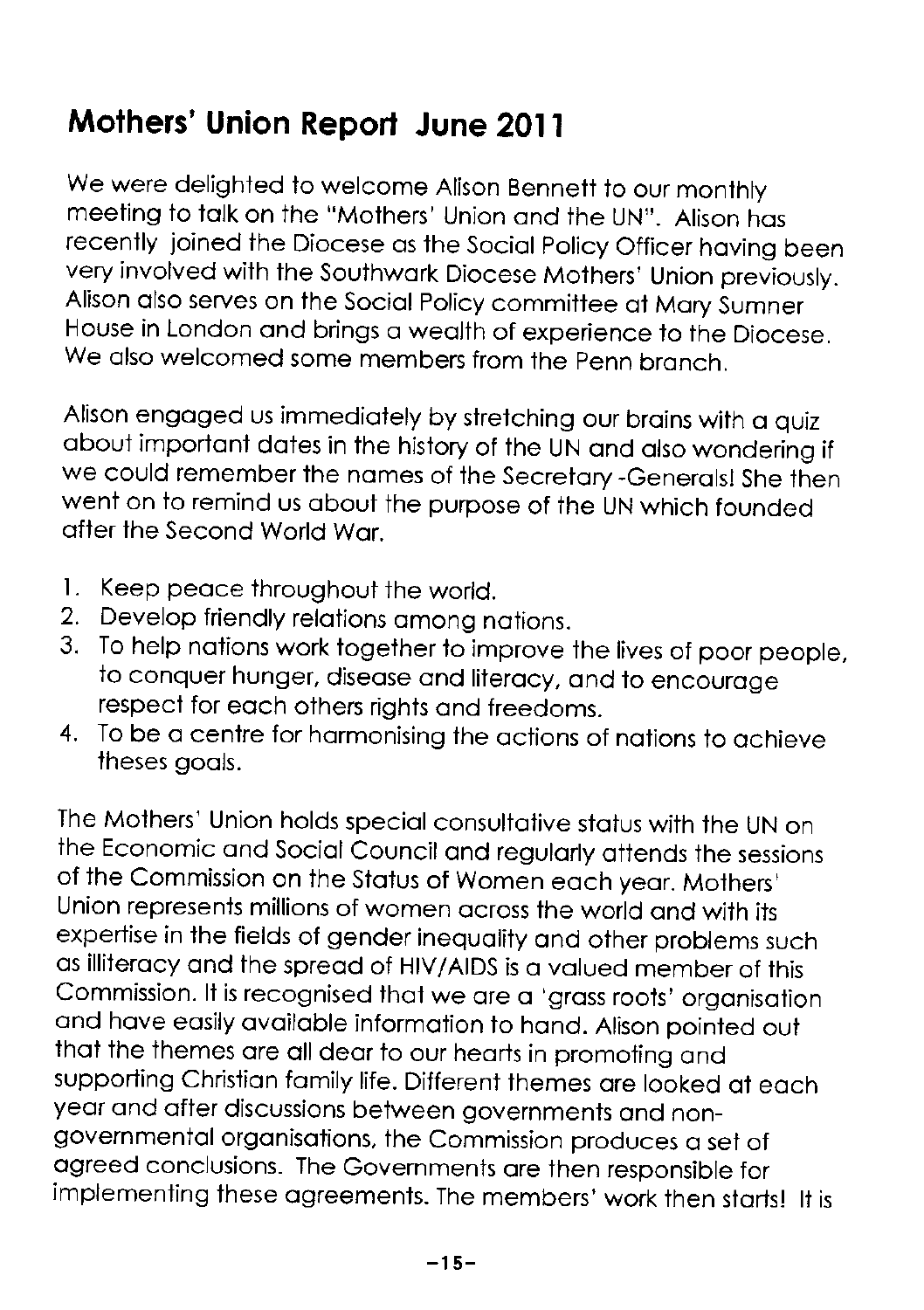so important that we lobby our governments on the agreed conclusions.

The number of delegates varies each year and come from Mothers' Union branches around the world and as the meetings usually take place in March there were some amusing stories of surviving the cold weather in New York!

Alison inspired us all with her lively presentation and enthusiasm for the work of the Mothers' Union in this field and renewed our resolve to increase the awareness of the work of our branch in our local area and beyond.

The Summer is always busy for us and we have just hosted the Teddy Bears Picnic for the Tiny Tots, always a happy time and Mr. Chris, the magician, was thoroughly enjoyed by young and old!

July 5th is The RENOWNED Ploughman's Lunch at 12 noon in Church House and the MU garden with Bring and Buy, when we will be fund raising for Mothers' Union charities.

**August 2nd** we meet for coffee in the MU garden or Church House if raining.

August 12th Ministry of Welcome at Christ Church Cathedral, Oxford. All are welcome to join us in this delightful day out, you do not have to be a MU member to participate. More details available from Barbara Willson 01494 713770 or Kay Kennedy 01494529579



3rd Wednesday every month at 1.45 pm All are welcome at this service in church where we have a story, some sonas, toys, tea and sauash. Do come.

> The next service is on 20 July there will be no service in August but will resume on the 21 September



For details contact Nicky Fairbairn on 01494 520359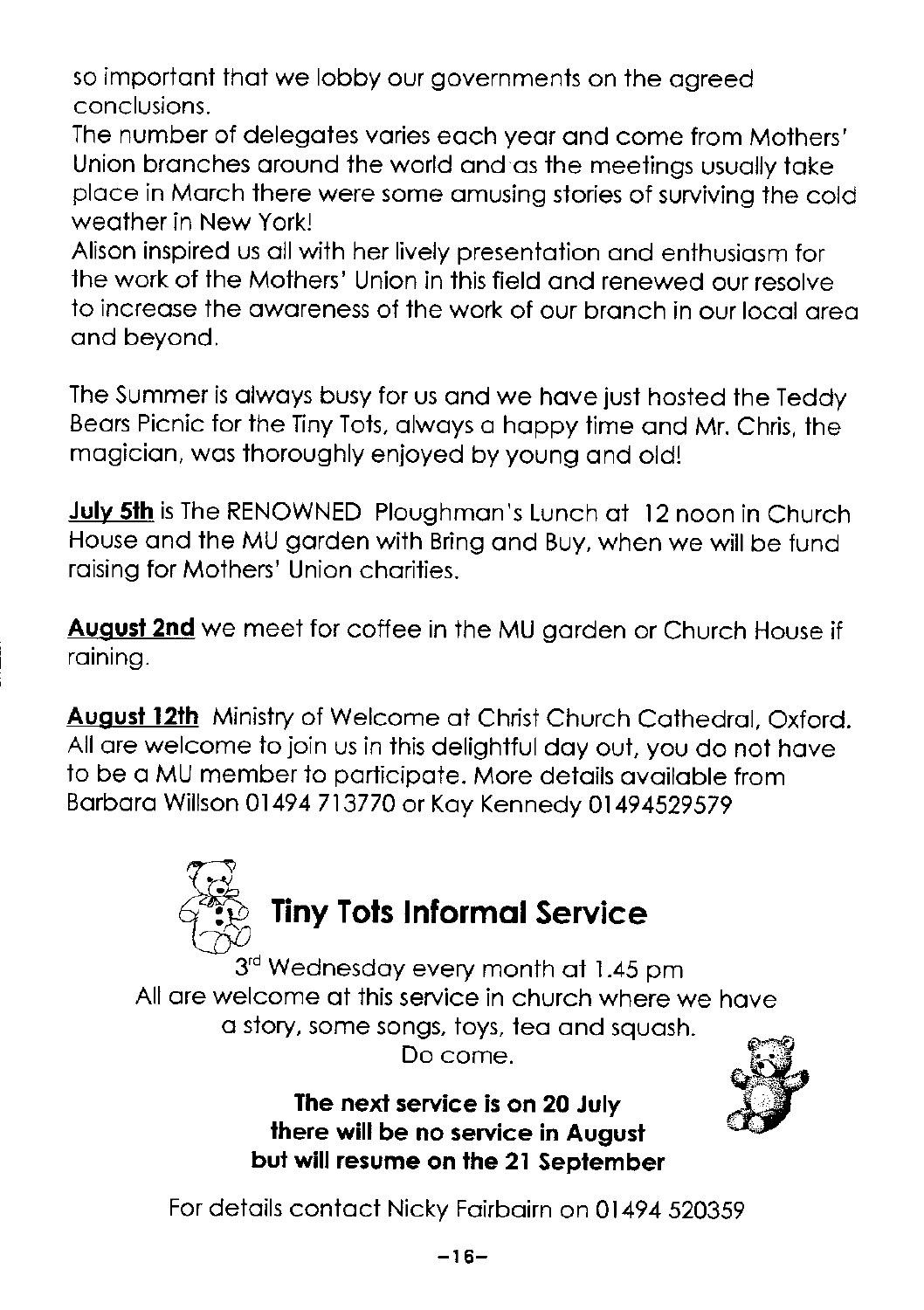# RAMADAN 2011 AUGUST  $1<sup>st</sup>$  -  $30<sup>th</sup>$

,

Romodon is the lslomic month of fosting, when Muslims obstoin from food ond drink during doylight hours, ond mony devote themselves to seeking a deeper revelation of God through fasting and prayer. For Christions living in the Muslim world, however, Romodon con be o particularly difficult time, when they face increased pressure and opposition from the Muslim community. Those who hove become Christions from ihe community moy be mode ocutely owore of their isolotion from fomily ond friends during this period. Ramadan gives Christians a wonderful opportunity to reject any fear of disdoin towords Muslims, ond respond with Christ-like love. Floyd McClung defines this os:

Radical Prayer - Pray with love and faith for Muslims to experience the mercy ond groce of God.

**Persevering Faith - Believe God to raise up committed and trained** believers to toke God's messoge to Muslims ond estoblish new groups of believers.

**Extreme Sacrifice** - Pray that Christians living among Muslims will be given strength ond boldness in shoring the love of Christ with their Muslim neighbours. toking on the risk of suffering. Source: 30 Doys of Proyer for fhe Muslim World 30 Doys of proyer for fhe Muslim World is on excellent resource to help us pray for Muslims during Ramadan and can be obtained from: Open Doors Tel. 01993 885400 wvwv.opendoorsuk.org Or by visiting www.30-doys.net you con either order the booklef or receive doily proyers to your emoil inbox.

### WILL YOU PRAY with Faith, Hope & Love for the Muslim World this r Romodon?

Jim & Ann long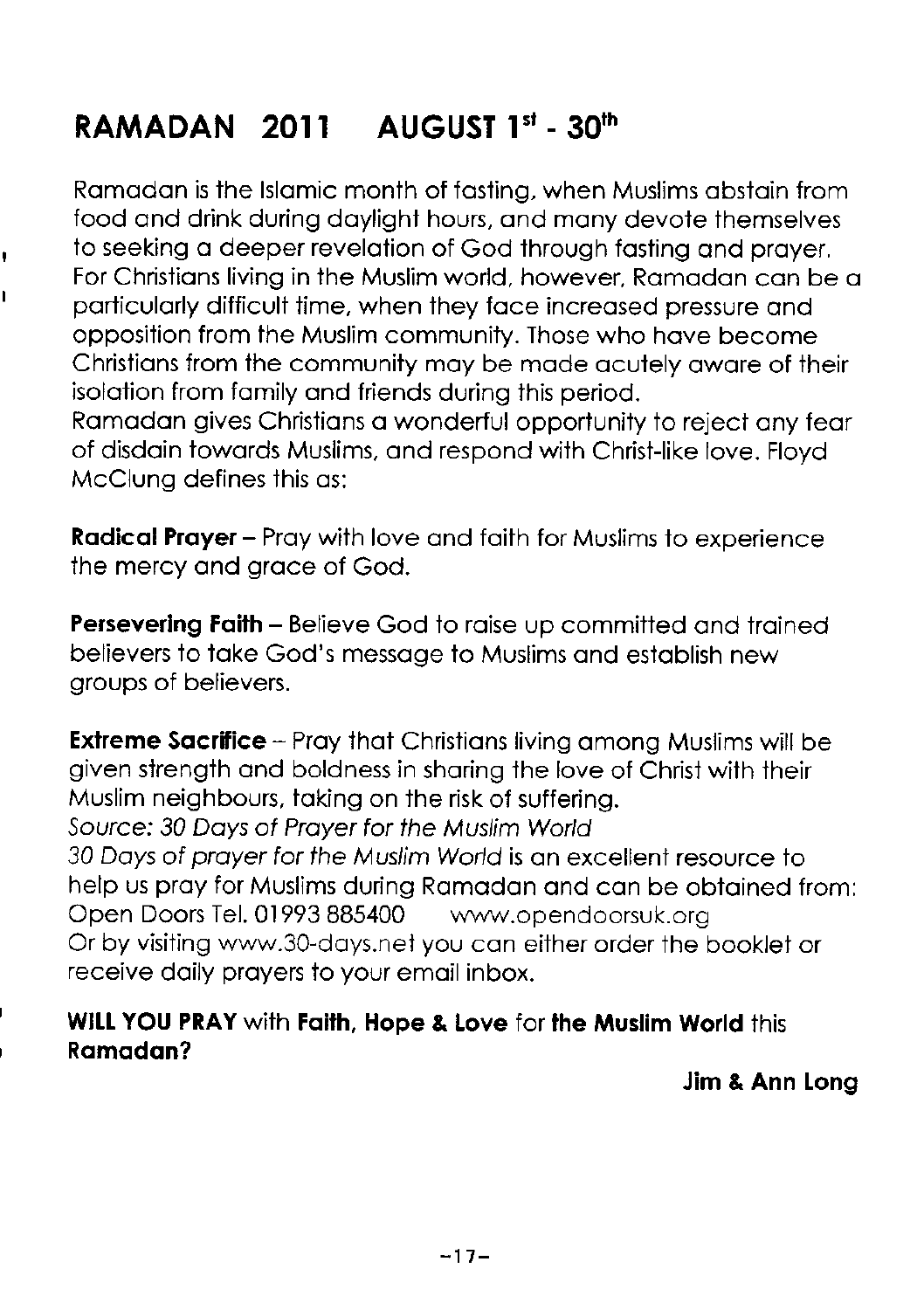# **High Wycombe & District Multiple Sclerosis Society**

### Saturday 20th August - Trains Afternoon



starts at 2.30pm until 4.30pm. There will be a raffle and refreshments The event available



It will still go ahead even if it rains on the day. The address is Bekenvale, Warrendene Road, Hughenden Valley.



All the money raised from the event will be used to help people with MS in the local area.

**Belinda Peddle** Secretary High Wycombe & District Branch - MS Society 01494 443917 www.mssociety.org.uk/branches/thames\_valley/high\_wycombe/

The Multiple Sclerosis Society is a registered charity in England and Wales (1139257) and Scotland (SC041990), and a company limited by guarantee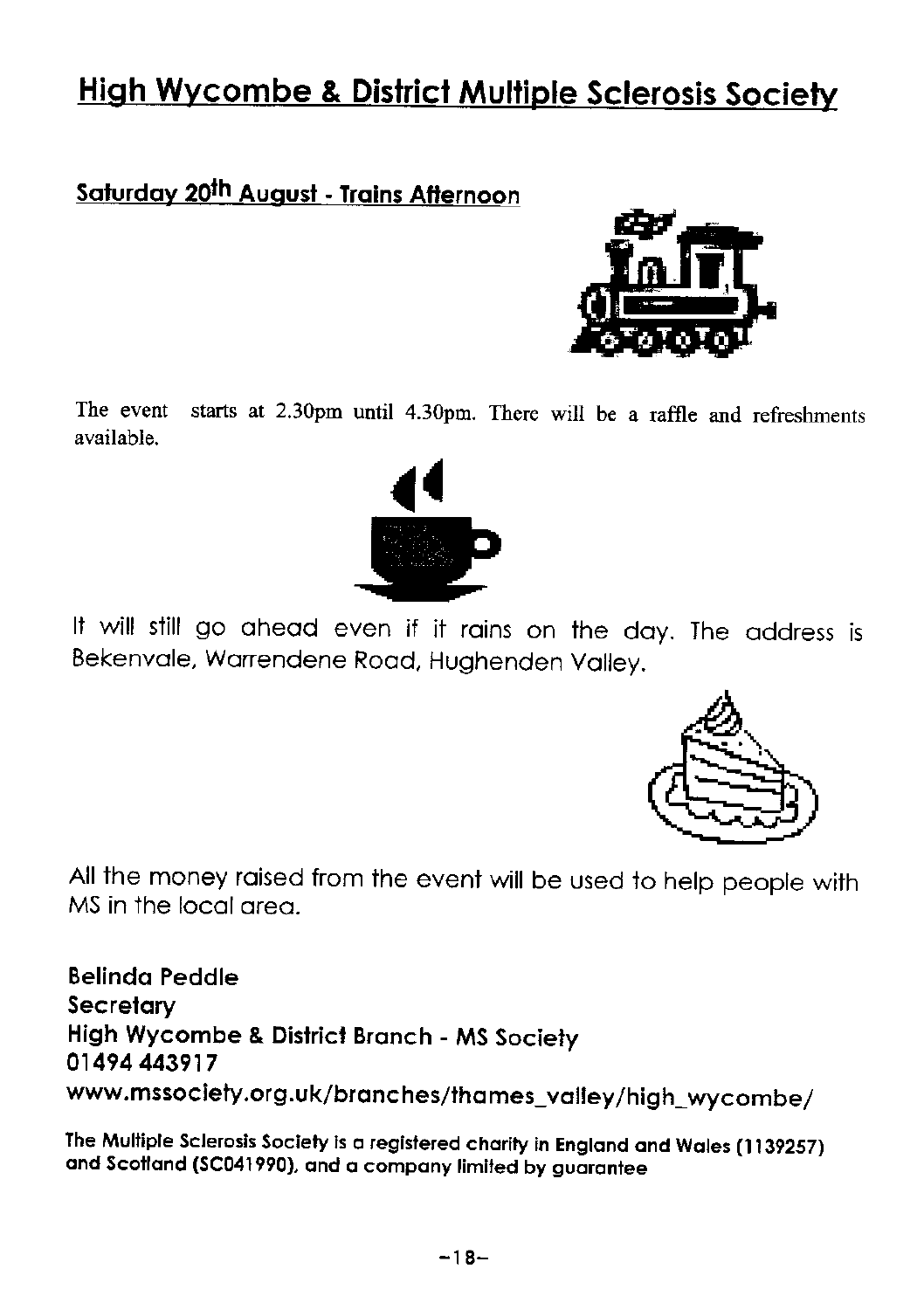You may remember that the Mothers' Union passed the Bye Buy Childhood compoign pefifion oround fhe congregotions during fhe winter. MU members countrywide were given the chance to express their opinions in a survey. The following is a summary of the Bailey Review which can be read in full at www.themothersunion.org.

# **EXTE SUY Mothers' Union's response to APTE BUY** the Bailey Review Letting Children be Children



Mothers' Union launched its Bye Buy Childhood compoign ogoinst the commerciolisotion ond sexuolisotion of childhood in September 2010. We welcomed the Government's promise to address these issues in its Programme for Government and subsequent appointment of Reg Bailey, Mothers' Union Chief Executive, to corry out this independent Review. Mothers' Union welcomes the recommendations made in the Review and the 'common sense' approach adopted.

# Assessment of recommendotions

. Ensuring fhat magazines and newspapers with sexualised images on their covers are not in easy sight of children.

Mothers' Union heortily welcomes this recommendotion. We would like to see covers or modesty boords os o legol requirement; this would not be more difficult for smaller retailers - they do, after all, comply with regulotions governing the disploy of cigorettes.

Reducing the amount of on-street advertising containing sexualised inagery in locafions where children are likely fo see it.

This recommendotion is welcomed porticulorly in relotion to odvertising neor schools. Considerotion should be given to the content ond plocement of on-street odvertising well before o comploint hos been mode.

. Ensuring the confent of pre-wafershed felewsion programming better meets parents' expectations.

We are very pleased that the watershed is highlighted and welcome the recommendation that broadcasters involve parents in testing stondords for fomily viewing. However, we olso hope thot broadcasters will set a balanced agenda when conducting research omongst porenfs.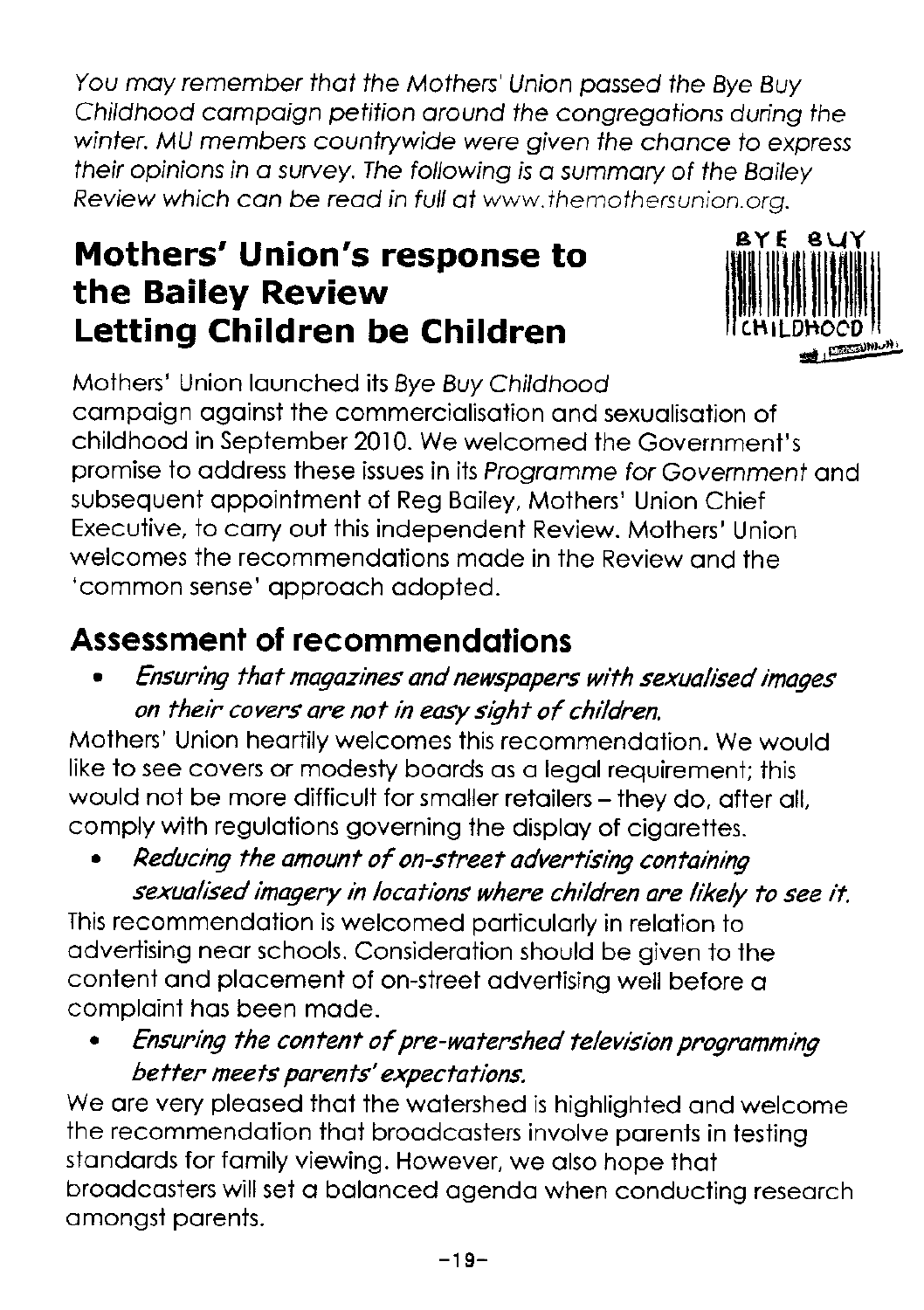### Introducing Age Rating for Music Videos.

We heartily welcome this recommendation, especially, as the Review points out, the content of music videos hos chonged considerobly since the Video Recordings Act I984. We would like to see the Government omend this Act ond for broodcosters to be guided by the rotings in relotion to the wotershed.

### Making it easier for parents to block adult and age-restricted material from fhe fnternet.

The recommendotion to require customers to octively choose to switch filters on or off when purchasing a new device or service is welcomed. We would like to see this considerotion extended to digitol television, where odult chonnels ore often pre-instolled.

Developing a retail code of good practice on retailing to children. We are pleased that the Review recommends voluntary codes of proctice but we would like to see more detoiled proposols from retailers relating to the way in which other goods and services are produced for ond morketed to children.

. Ensuring that the regulation of adverfising reflects more closely parents' and children's views.

We welcome this recommendation.

- . Prohibiting the enployment of children as brand anbassadors and in peer-to -peer markefing.
- Defining a child as under the age of 16 in all types of advertising regulation.

We welcome these proposals. We also welcome the distinction between market research amongst and marketing aimed at, children.

- . Raising parental awareness of narkefing and adverfising techniques.
- Quality assurance for media and commercial literacy resources and education for children.

We are pleased to see the recommendation that industry and regulotors should work together to improve porentol oworeness. However, we ore unsure whether industry will be sufficiently motivated to promote such literacy. We are also concerned that the recommendotion to improve children's resilience does little to tockle the pressures thot necessitote such resilience.

. Ensuring greafer transparency in fhe regulafory framework by creating a single website for regulators.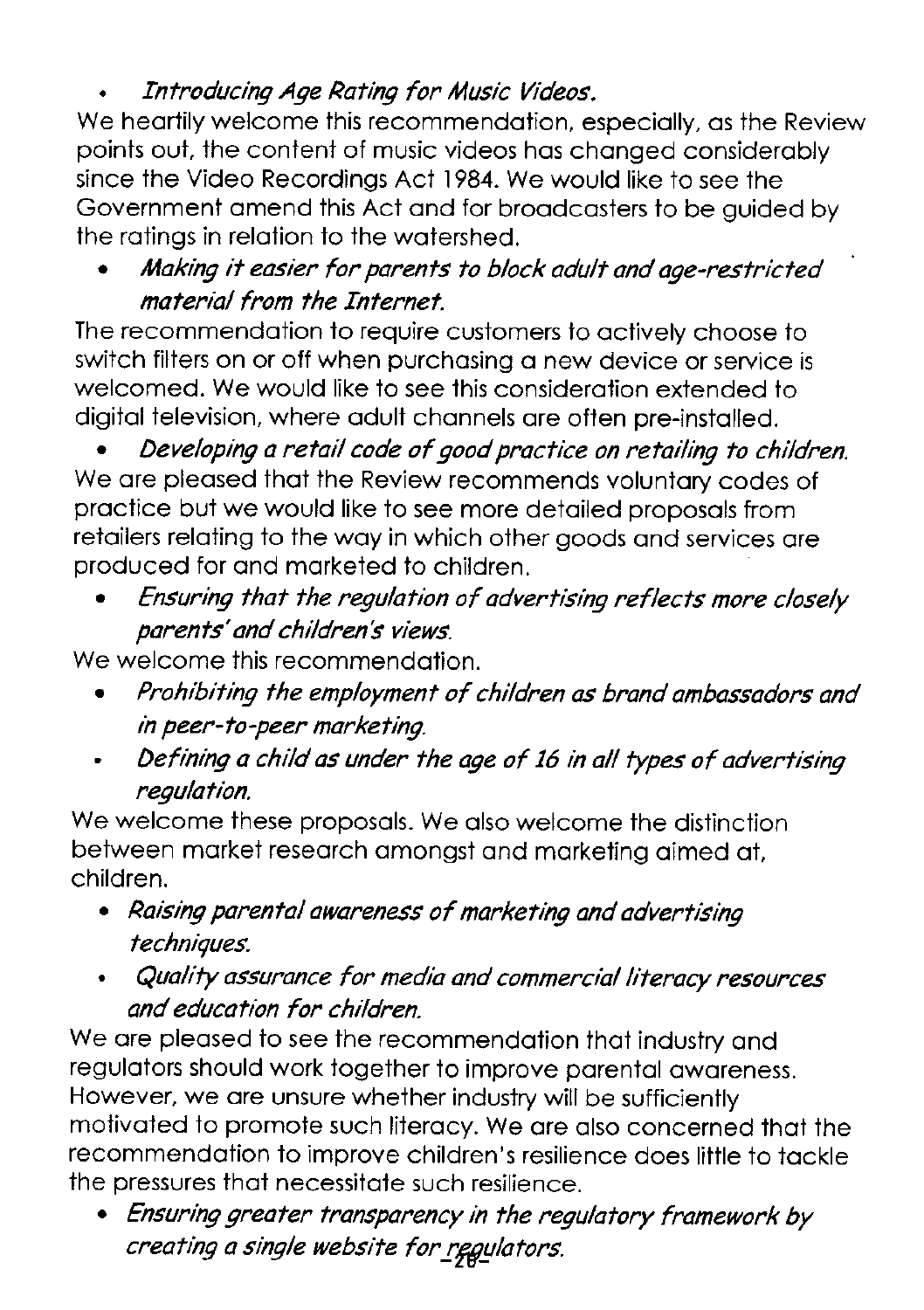• Making it easier for parents to express their views to businesses abouf goods and services.

We heartily welcome recommendations to make it easier for parents to moke o comploint or give feedbock on morketing, goods ond services. The implementation of a single website to act as an interfoce between regulotors ond porents will require cooperotion from all regulators. However, we feel that such a website should not be seen os sole orbiter.

. Ensuring that businesses and others take action on these recommendations.

This Review puts greot foith in the good will of monufocturers, morketers, retoilers ond regulotors. Whilst it is importont to give businesses o chonce to implement recommendotions voluntorily we ore not convinced this will hoppen in oll oreos. The '18 month period of monitoring will need to be robust ond legislotive olternotives considered before the end of the oeriod.

### Generol comments

- l. We ogree thot it is importoni to ochieve o consensus in order to encouroge oction from oll octors. As the Review points out severol times, porents wont help ond support to oddress the commerciolisotion ond sexuolisotion of childhood; ond Government intervention would be o sure woy of ochieving this.
- 2. We feel that the Review, to an extent, accepts the status quo. It moy be deemed more reolistic to 'minimise' the commerciolisotion of childhood ond 'reduce the risk' of sexuolisotion but we would like to see bolder oims.
- 3. The Review recommends severol new responsibilities for the Advertising Stondords Authoriiy ond Ofcom ond we hope they would be sufficiently resourced to corry out ihese tosks.
- Mothers' Union embraces the challenge to redouble our efforts to hold to occount those to whom the recommendotions ore oddressed, through the continuotion of our Bye Buy Childhood campaign.

For further details please contact Rachel Aston, Social Policy Officer at: Mothers'Union, Mary Sumner House, 24 Tufton Street, London SWlp 3RB Email: policy@themothersunion.orq Tel: 020 7222 533

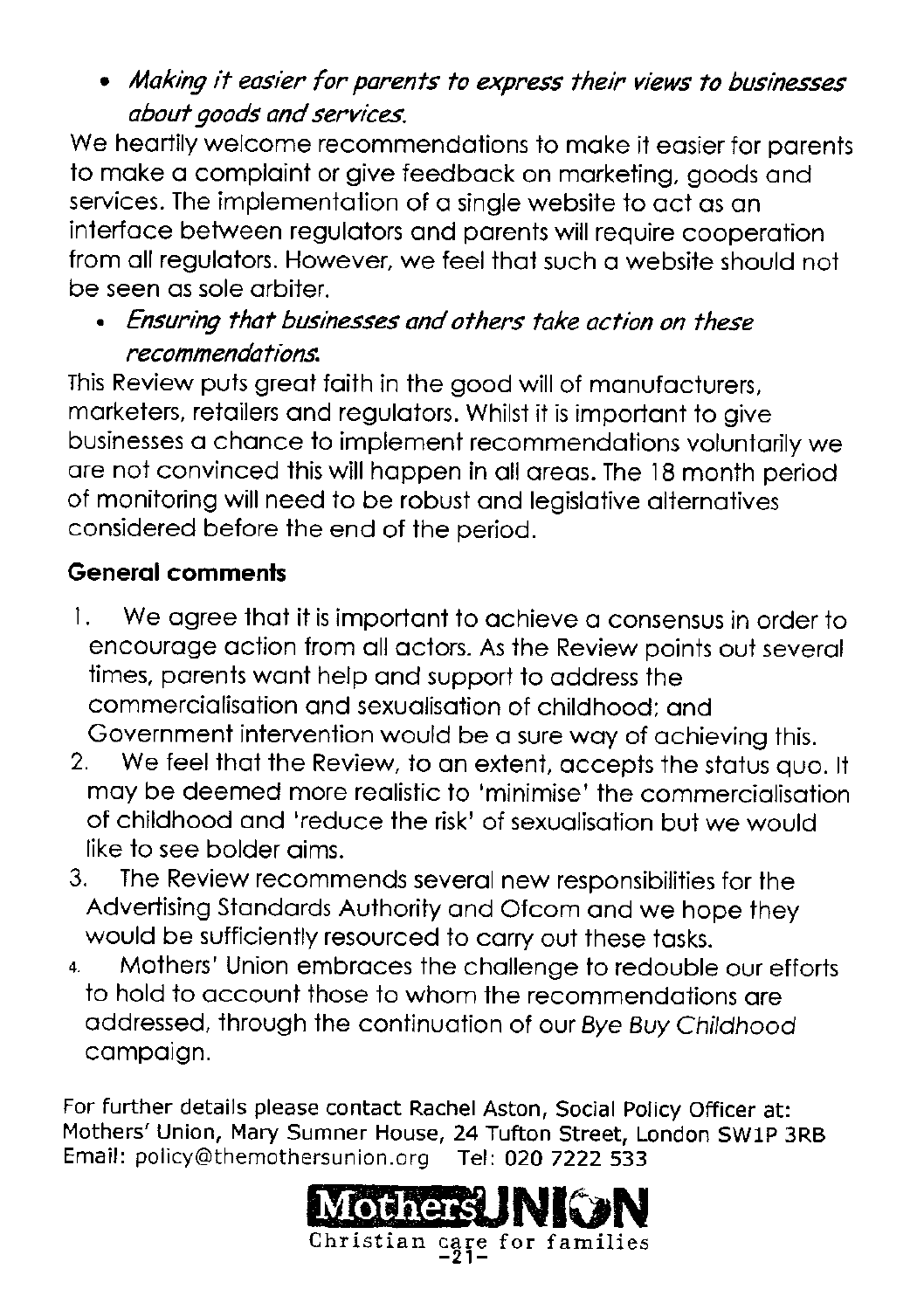## Bring ond Shore Lunch - Sundqy 17lh July 12.30 AM

### (Mothers Union Garden, weather permitting, if not - in the North Room) and Sung Evensong Sun July 24th.

On Sundoy 24th July we sholl be soying good-bye to some good friends to the church who will be celebroting their lost sundoy with us, Andrew Sykes, who faithfully served here as Churchwarden until April has been offered a teaching Post in Peterborough. We will also be saying good-bye to the Toller family, Peter Claire, and their children Rupert, Groce ond Lucy. Peter is to stort iroining for ordination in the Church of England at Wycliffe Hall in Oxford. Peter was the inspiration behind the Mission Task Group, and has organised the men's breakfasts. Claire has organised the Crèche and has been o greot inspirotion in the 'young mum's' Bible Study Group. I wos hoping to have a bring and share lunch on  $24<sup>th</sup>$  July to say goodbye to Andrew and the Toller family, however we are unable to do this as there is a baptism on that day. Instead there will be a bring and share lunch on Sun 17<sup>th</sup> July to say goodbye to Peter, Claire and their family. Sadly Andrew won't be able to make this, and so on 24<sup>th</sup> July there will be a special sung evensong (which Andrew will take). Please do come to one (or both) of theses occasions as we say goodbye to some much cherished church friends.

Simon

## Friendship Morning

This is a get together in Church House on the 3<sup>rd</sup> Thursday each mis is a gen logenter in Choich Hoose on the 3 Thorsday each<br>month at 10.30 a.m. It is primarily for those who are bereaved, who live on their own, and for those who are lonely. The emphasis is very much on componionship, ond the ofmosphere is light ond cheerful. Please contact me if you think this is for you.

### Judith Complisson - 01494 565108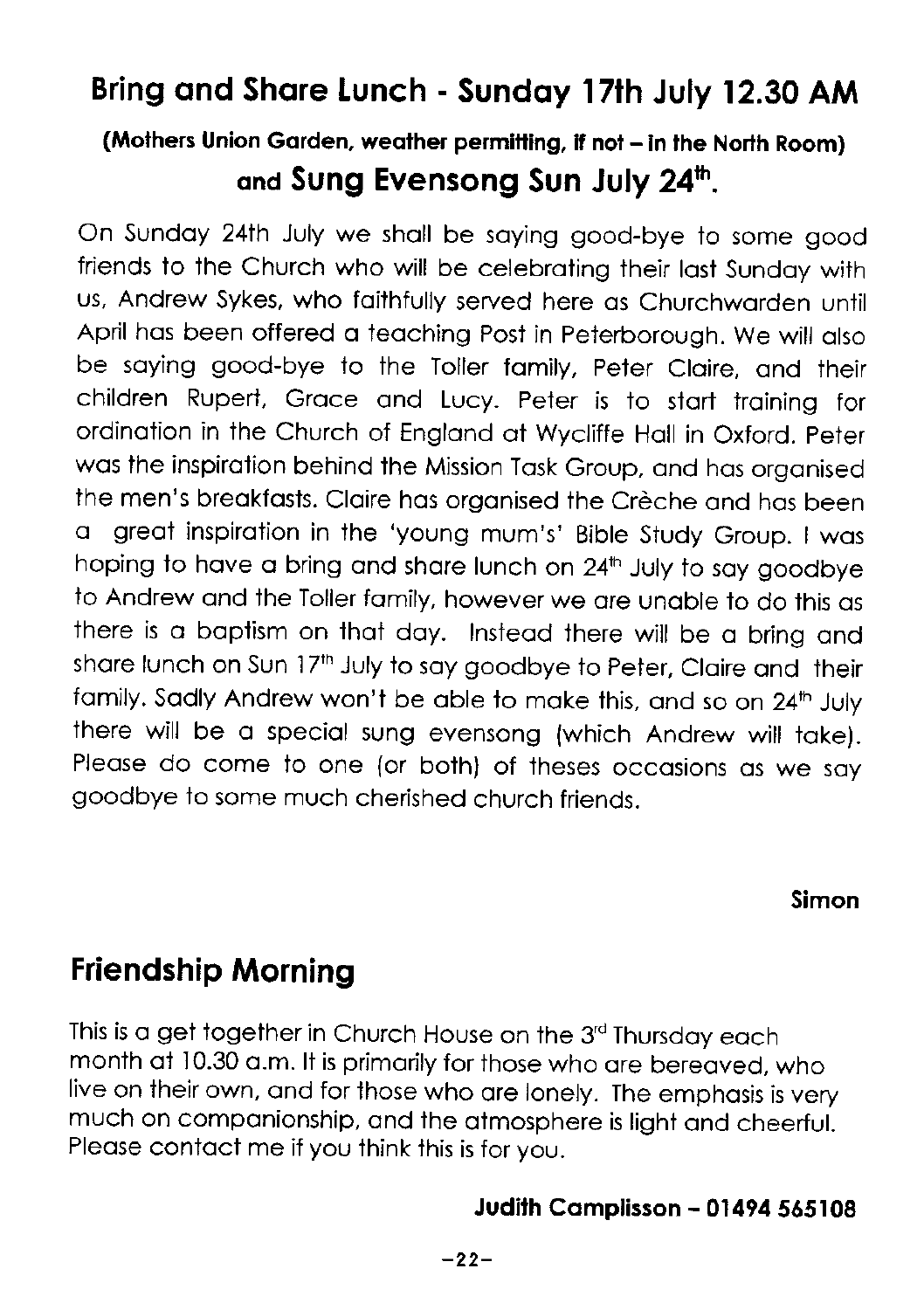# Volley Wives

Following the announcements, Jill welcomed our speaker, a retired policemon Mr John Wooley. He reminded us of some of the remarkable and memorable events of the "swinging sixties", a time of euphoria following recovery from the Second World War. There was flower power, Beatles mania, Carnaby Street fashion, mini skirts, the first mon on the moon, the cubon crisis, ihe Aberfon trogedy, the Profumo case, Harold McMillan's Railway Act, and the year 1963 stood out becouse of the ossossinotion of president Kennedy.

That year, John Wooley, a young policeman became Brill Village Policeman. After three months there and before the year was out, Brill due to unprecedented circumstances became famous far and wide.

On 9 August the Royol Moil troin from Glosgow to Euston wos hijacked, 21/<sub>2</sub> hours from Crewe and in East Buckinghamshire. This become known os "The Greot Troin Robbery" ond described os the crime of the century. On board was a travelling sorting office and a high value coach containing registered mail and bank notes from Scotland and Wales. They stole 21/2 tons of money worth £2.6 million, equivalent to £44 million today. Only 13% was ever recovered.

John gave us a vivid description of his findings at abandoned Leotherslode Form where he discovered thot the robbers hod set uo their heodquorters. He told us the detoils of the robbery ond the names of the railway men. He described all the robbers, their trial At Aylesbury, their sentences and the subsequent lives of each one. Of the 18 who attacked the train, 14 were convicted.

John's true story wos most intriguing ond foscinoting. Jokingly he soid that if the train had stopped one mile up the line at Oxford, or one mile down at Northampton, no one would have heard of Brill or John Wooley!

Jo gove ihe vote of thonks, soying thot we hod oll enjoyed o most interesting and serious story told in a very amusing way by someone who was there at the time.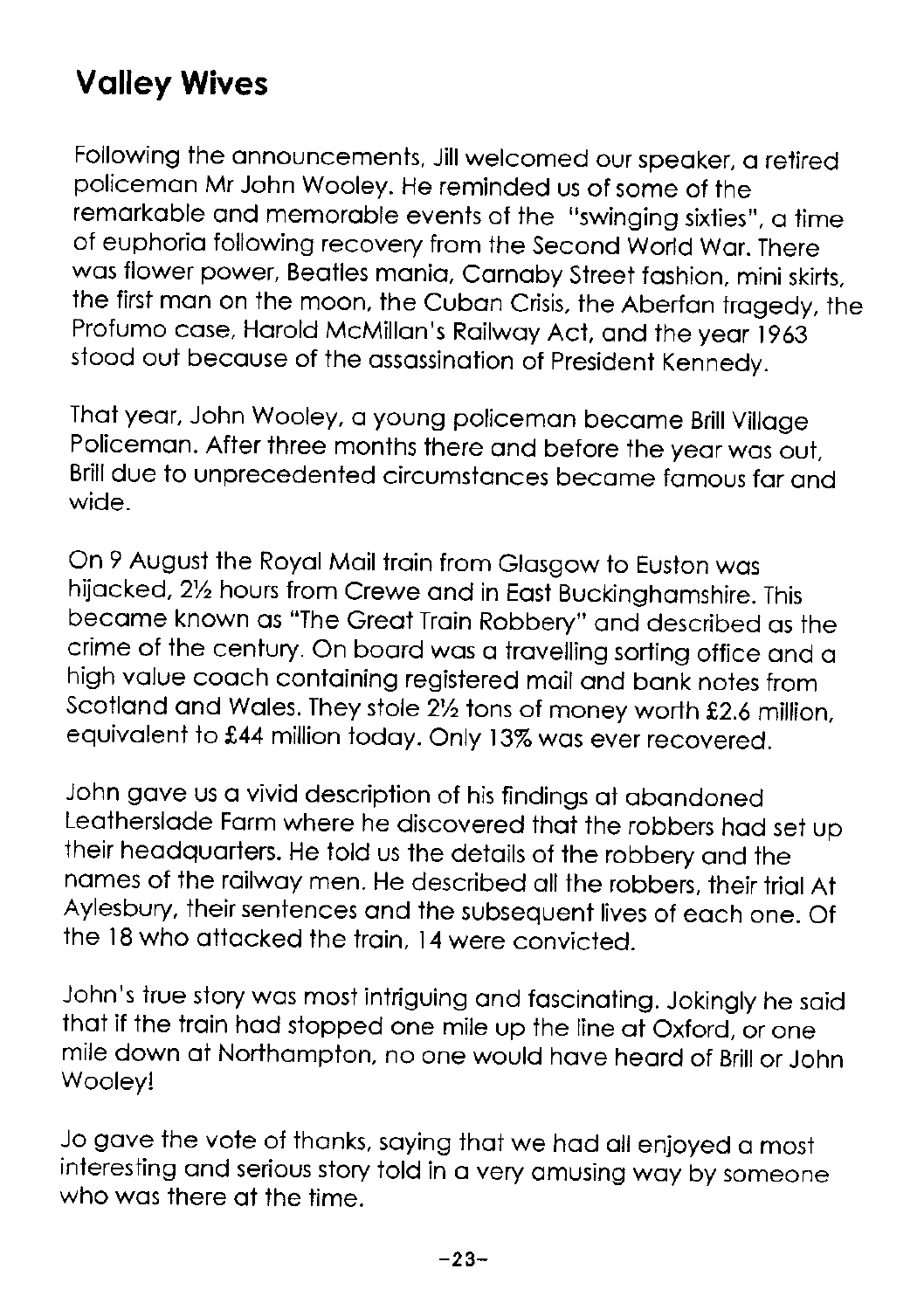On 1 July our talk is by Kate Bradford entitled "The fighting 40's to the Swinging 60's. Please remember to bring something for our charity stall to raise money for the hospice, and Margaret has lovely greeting cards for all occasions and wrapping paper etc. to raise money for Leukemia Research.

On 5 August we have a Pot Luck supper. Please bring food, cutlery, plate, bowl, glass and drink.

On **7 August** it is our family ramble, meeting at the village car park at 2pm.

On 2 September Alison Preston will talk on "Night Shelter in High Wycombe".

Joan Steel



### All ase sroups will be having a party on *'I'*<sup>6</sup> July to mark the end of the school year

During the summer holidays there will be plenty of activity sheets, word searches and colouring for all age groups, at the back of the church, to keep the children occupied during the 10. 30 service.

When helpers are available, there will on occasion, be a DVD shown in Church House for the children to enjoy.

JC Club will reconvene, after the Summer break, on 11<sup>th</sup> September, when, as necessary, some children will move up to the next group as they change year groups at school.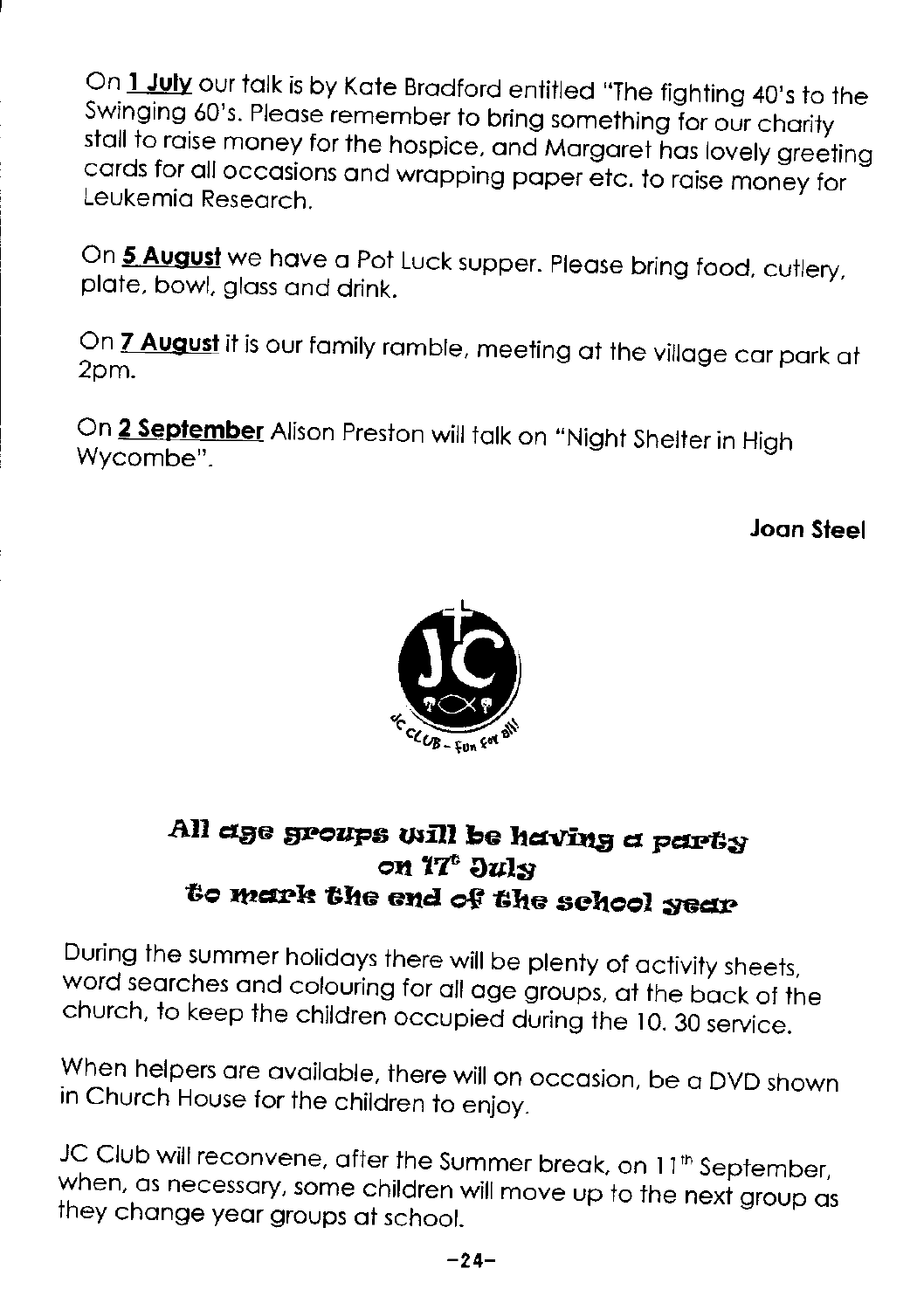# July Recipe

# **Strawberry and Apricot Tartlets**



### INGREDIENTS

#### PASTRY

- 175g plain flour.
- Pinch of solt.
- 125g butter or a good Sunflower margarine.
- I desert spoon of costor sugor.
- I egg yolk.
- 2 toblespoons of very cold woter.

(If you are feeling a bit lazy you could use a good make of short crust though you don't get quite the feel good foctor)

### **FILLING**

225 gm of Strowberries. 225 gm of Apricots. 40 gm costor sugor. 275 ml woier. I toble spoon of red curront jelly. 1 table spoon of Apricot glaze or failing that about a table spoon of sieved Apricot jam.<br> $-25$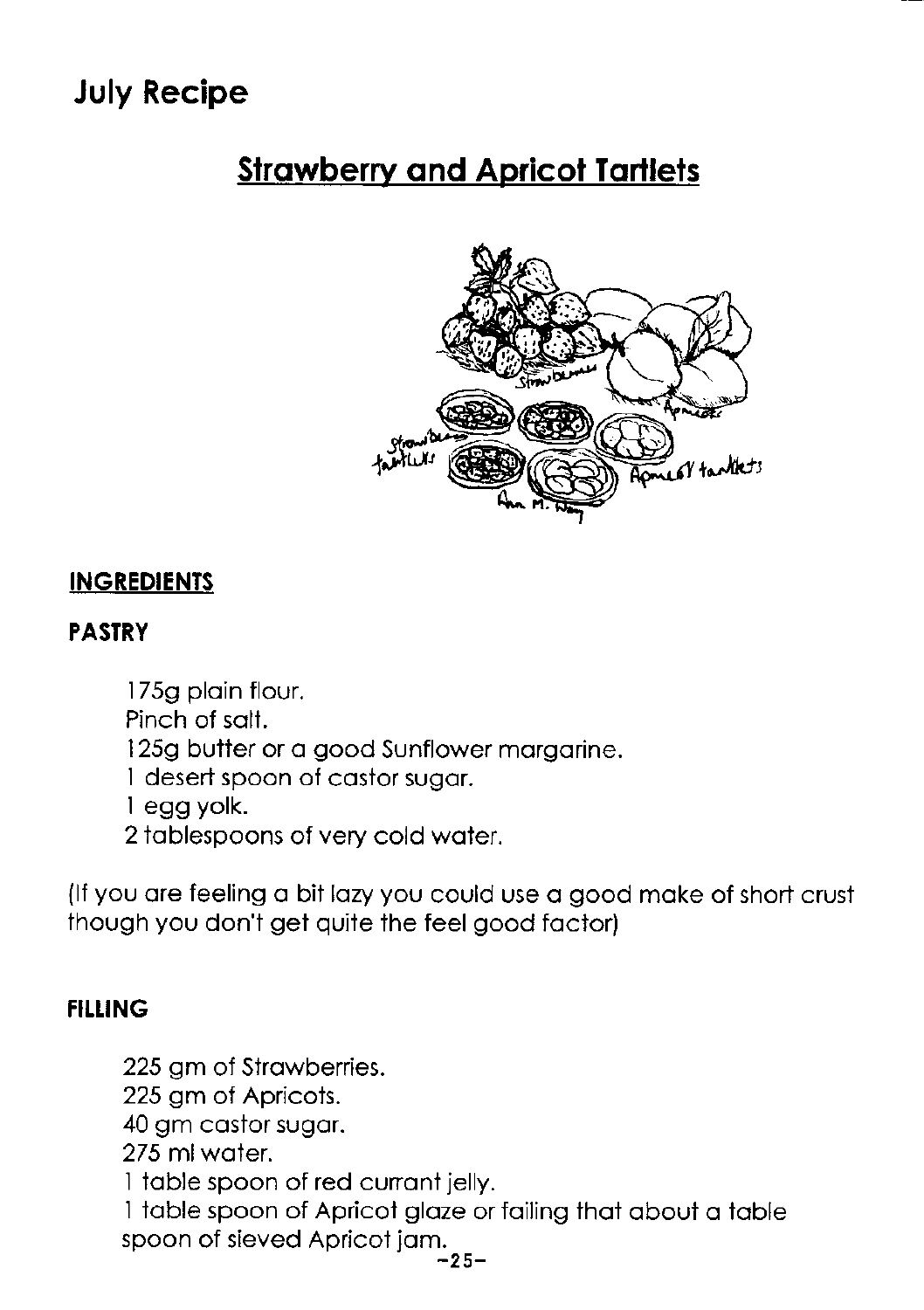### METHOD

lf moking your own postry, rub the butter ond flour together with the sugor ond the solt uniil it resembles breod crumbs. Add ihe cold woter ond egg yolk ond combine it well into o smooth dough. Rest it in the fridge for holf on hour. Cut up the opricots to remove the stones ond stew them in the woter ond 30 gm costor sugor. Cut the strowberries in holf ond sprinkle with the remoining l0 gm sugar. Heat your oven to gas mark 5 or / 375F / 190C. Roll out the chilled pastry on a lightly floured board and cut into rounds with a postry cutter to fit smollish potiy tins. Prick the bottoms ond cook for obout 7-8 mins untilgolden ond ihen ollow to cool.

Warm the red currant jelly and brush half the tarlets lightly with the alaze. Fill them with strawberries and cover them with the remaining red curront jelly. In the other holf of the torlets, gloze them with the opricot gloze ond fillwith cooked opricots. you moy like to remove the skins if you desire. Then top with the apricots glaze. If you have a pretty large glass plate they look good arranged alternately on this.

I have just bought my first bag of apricots and a couple of punnets of English strowberries so will be moking my own this evening for sundoy lunch pudding. I shall have to take a couple over for Leslie who is now in a permanent Nursing home in Hazlemere. I often cook little treats to take in for residents and staff as I still love cooking for others.

Ann Woy

## From A Bucket of Surprises, J. John and Mark Stibbe

'We are swimming in information and starving for wisdom - J. John

Reoch down ond lift others up. lt's the best exercise you con get.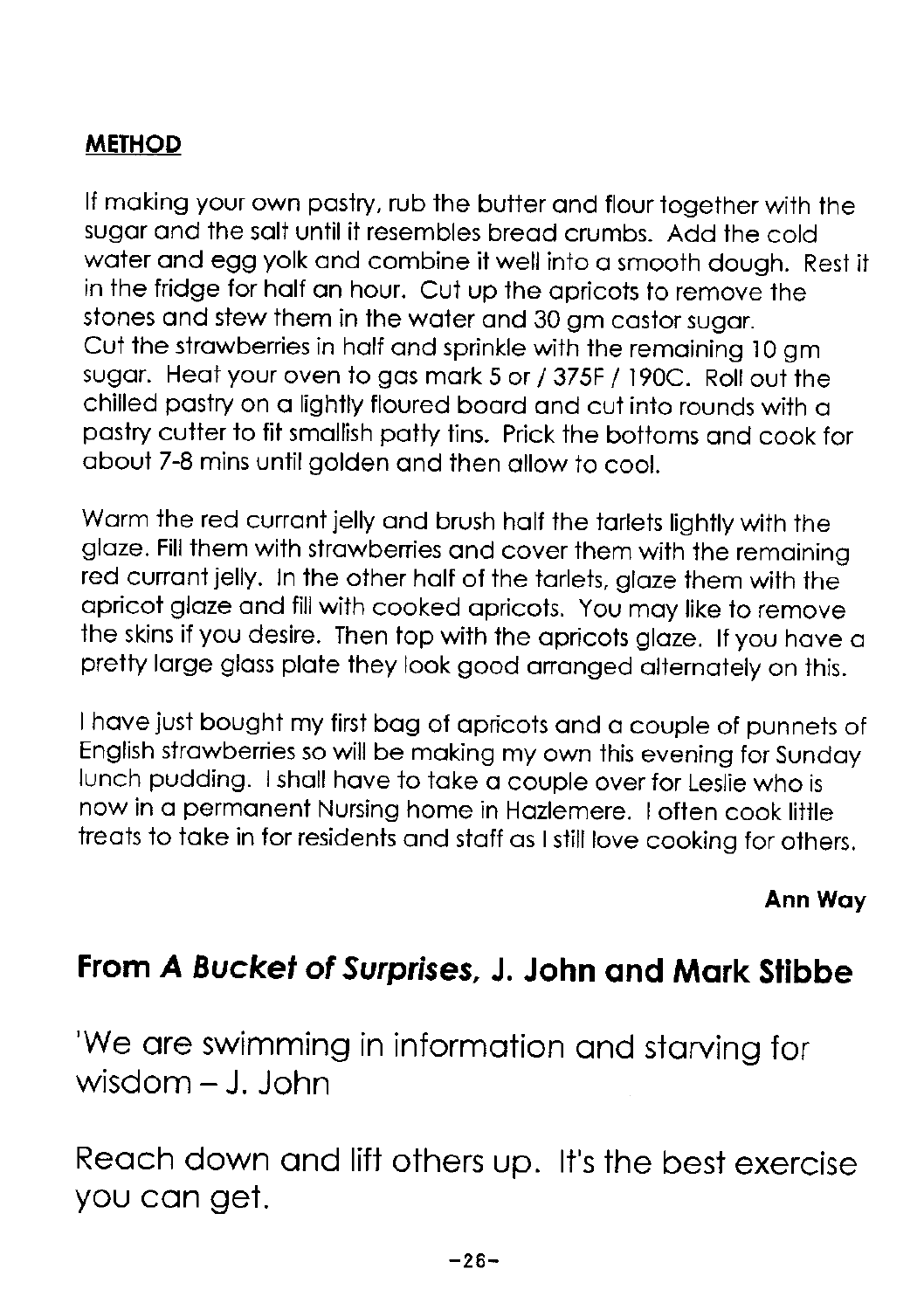# GOOD COMPANIONS

Guest speoker of our June meeting wos Kote Miiler on the subject of Himalavan Sinaina Bowls. These articles were probably the invention of Buddhist monks long ogo ond did hove o role in their religious ceremonies. originolly they were mode from metol heoted on on open fire and then beaten into shape but some are now cast in moulds. When struck or lightly rubbed with a stirrer they produce a musicol note. The pitch of the note will depend on the size of the bowl- the larger the bowl the deeper the pitch. The tone will vary depending on the metol or metols used which offects the hormonic content of the sound they moke. They ore commonly used nowodoys os reloxonts with their soothing sound ond the rone con be offected depending on ihe stirrer used. some of these ore ploin wood with others being capped with velvet or leather. The bowls have been used in the past to conceal the owner's wealth being mode with precious metols ond they ore commonly used todoy os household utensils. Members had an opportunity to try out a quantity of bowls which the speoker brought olong to demonstrote ond experience the sounds produced ond the vibrotions moking the sound. Even deaf people can experience the vibrations and we were told of the experience of the genflemon who hod o metol plote in his leg which begon to shoke when o bowlwos mode to sound nearby. A quartz crystal bowl was also demonstrated which produced o tone with o regulor beot ond much fewer hormonics because of its uniform thickness and the speaker explained the science of the shattering wine glass'. Members showed their appreciation in the usual way for a talk on a highly unusual but foscinoting topic.

Our July meeting will feature a talk on nursing in the fifties and sixties ond in August we will hove our bring ond shore teo. Would be entertoiners in our ronks should stort reheorsing ond proctising now'.

#### Michoel Horris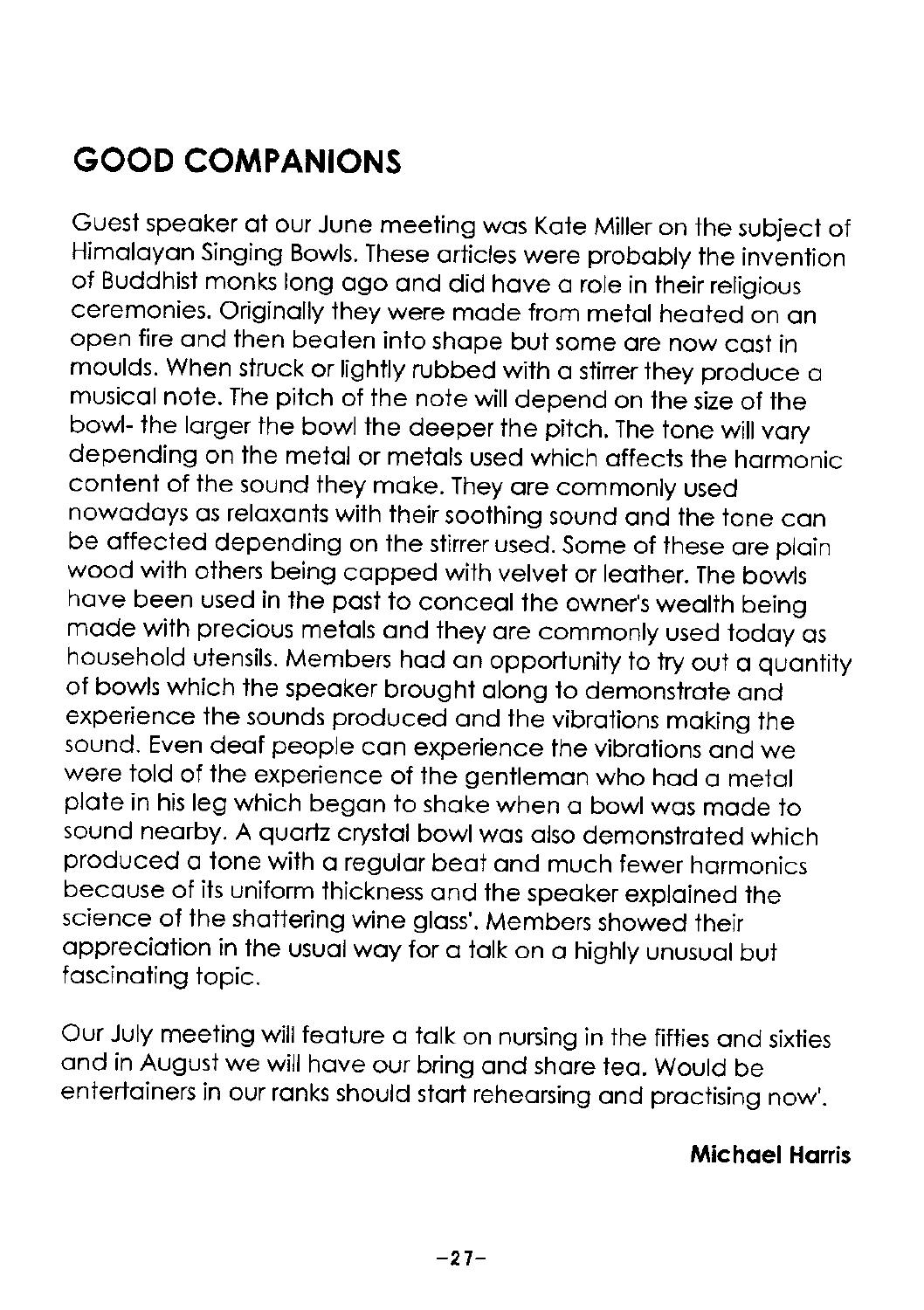## From the Porish Registers

### **Holy Baptism**

On Sunday 5<sup>th</sup> June: Annobel Avo, doughter of Molcolm ond Lyndsey Robinson from Terriers;

#### **Holy Matrimonv**

On Saturday 21st May: Mathew Alan Green to Rachel Ann Bradley; On Saturday 11<sup>th</sup> June: James Hands to Hannah-Marie Wood

### The Deporled

James Anthony Voss, 57; Rodney Dovid Stroud, 69; Stonley Frederick Bedwell, priest,90; Cecilio Moy Brown,86; And the ashes of the late Madge Adams, d.2010, were interred on  $8<sup>th</sup>$ June.

## Crèche Rota

- July 3 Elaine Morley / Lucy Rippon / Helen Charalambous<br>10 Vicki Michell / Claire Joller / Angela Aze
	- 10 Vicki Michell / Claire Toller / Angela Aze<br>17 Peter Toller / Pam Felix / Fleanor Telling
	- 17 Peter Toller / Pam Felix / Eleanor Telling<br>24 Dean Godfrey / Jane Lomas / Tyndse
	- 24 Jeon Godfrey / Jone Lomos / Lyndsey Robinson
	- Helen Collins / Mark Sherrington / Nickie Marsh
- Aug 7 Elaine Morley / Ann Long / Angela Aze<br>14 Shirley Brown / Vicki Michell / Anna Ped
	- 14 Shirley Brown / Vicki Michell / Anna Pedrette<br>21 Silvia Clark / Jane Lomas / Anne Smalley
	- 21 Silvia Clark / Jane Lomas / Anne Smalley<br>28 Pam Felix / Nickie Marsh / Fleanor Tellin
	- Pam Felix / Nickie Marsh / Eleanor Telling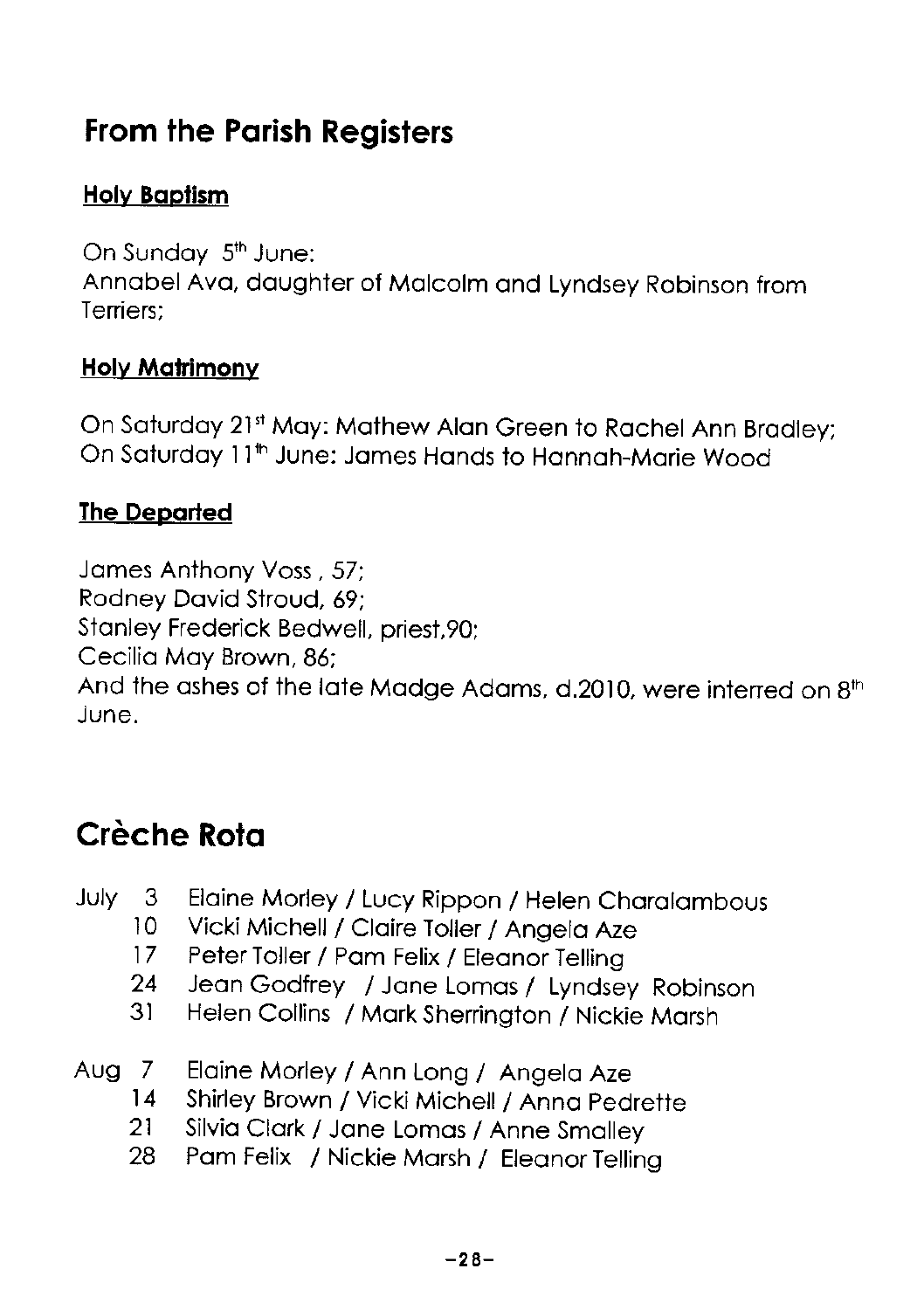# Coffee Rota

- July 3 John and Anne Smalley
	- 10 Chris Powell / Diane Walker
	- 17 Diane Walker / Susan Devereux
	- 24 Jim and Ann Lona
	- 31 Jim and Ann Long
- 7 Susan Devereux / Jean Barber Aug
	- 14 Jean Barber / Audrey Tricker
	- Audrey Tricker / Wendy Heslop  $21$

74

 $107$ 

62

125

92

 $62 =$ 

28 Wendy Heslop / Caroline Coxon

# **Flower Rota**

| July   | 3              | <b>Sylvia Clark</b> |
|--------|----------------|---------------------|
|        | 10             | Susan Hynard        |
|        | 17             | <b>TBA</b>          |
|        | 24             | Joan Steel          |
|        | 31             | ТВА                 |
| August | $\overline{7}$ | Sylvia Clark        |
|        | 14             | TBA                 |
|        | 21             | June Hall           |

28 **TBA** 

TBA - This indicates that there are still some blank spaces on the rota in the Church Porch please fill in your name for any Sundays that are special to you.

# **Communicants**

| <u>May</u>       |    |   |           |
|------------------|----|---|-----------|
| <u>Sundays</u>   |    |   |           |
| 1 st             | 26 | ٠ | 48 =      |
| għ               | 30 | ┿ | 77<br>$=$ |
| 15 <sup>th</sup> | 20 | ÷ | $42 =$    |
| 22 <sup>nd</sup> | 36 | ┿ | 89<br>$=$ |

29th

30

- 3rd St Mark transferred 6
- 4th Sts Philip and James transferred 3
- 14<sup>th</sup> St Matthias 6
- 31st Visitation of BVM to Elizabeth 3

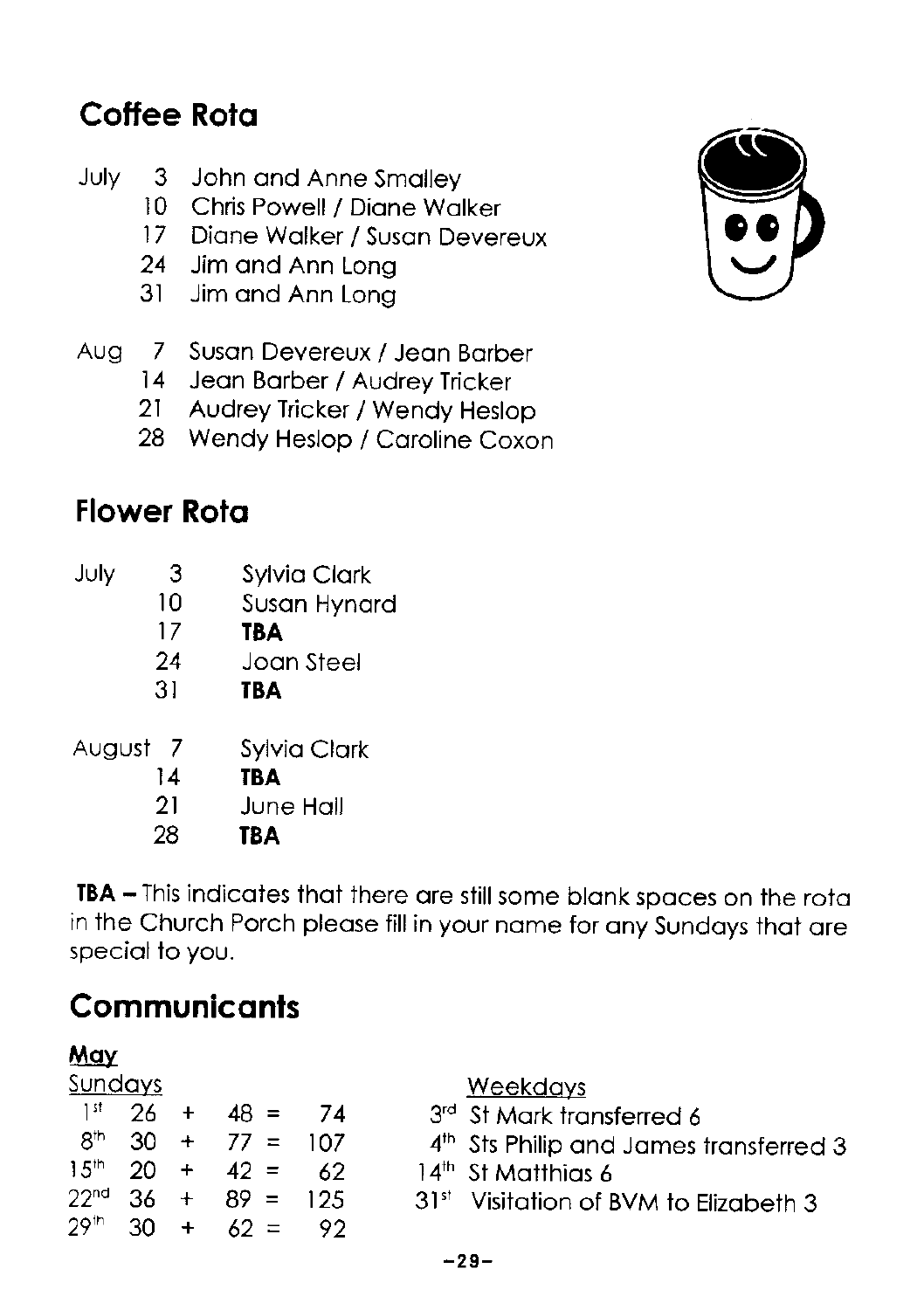# CALENDAR FOR JULY AND AUGUST

Morning Prayer is said daily from Monday to saturday. see weekly notices sheet for timings.

Bellringing Practice is Tuesday at 7.30pm - why not come and learn to ring? choir Practice is wednesday at 7.45pm - if you can read music (and particularly if you sing Soprano) you'll be very welcome.

|     | <b>JULY</b> |                    |                                                   |
|-----|-------------|--------------------|---------------------------------------------------|
| Sat | 2           | 1.30 pm            | Wedding: Emily Jenkins and Wayne Bailey           |
| Sun | 3           |                    | <b>Thomas the Apostle</b>                         |
|     |             | 8.00 am            | Holy Communion (said)(Book of Common Prayer)      |
|     |             | $9.00 \text{ am}$  | Sung Communion                                    |
|     |             | 10.30 am           | All Age Family Service                            |
|     |             | $6.00 \text{ pm}$  | Evensong (Book of Common Prayer) (no sermon)      |
| Mon | 4           |                    |                                                   |
|     |             |                    |                                                   |
|     |             | 10.15 am           | Ladies' Daytime Fellowship and Bible Study        |
| Tue | 5           | $1.00$ pm          | Art Fellowship: Church House.                     |
|     |             |                    | Mothers' Union Ploughman's lunches                |
| Sun | 10          |                    | <b>Third Sunday after Trinity</b>                 |
|     |             | 8.00 am            | Holy Communion (said)                             |
|     |             | $9.00$ am          | Mattins (Book of Common Prayer)                   |
|     |             | 10.30 am           | Family Communion with JC club                     |
|     |             | $6.00$ pm          | Evensong (Book of Common Prayer) (no sermon)      |
|     |             | 6.00 pm            | Come Close                                        |
| Mon | 11          | 10.15 am           | Ladies' Daytime Fellowship and Bible Study        |
| Tue | 12          | $1.00$ pm          | Art Fellowship: Church House.                     |
| Thu | 14          | 7.00 am            | 24 hours of prayer for High Wycombe. Church House |
| Sun | 17          |                    | Fourth Sunday after Trinity                       |
|     |             | 8.00 am            | Holy Communion (said)                             |
|     |             | 9.00 am            | Sung Communion                                    |
|     |             | 10.30 am           | Informal Family Service                           |
|     |             | $6.00~\text{nm}$   | Evensong (Book of Common Prayer) (no sermon)      |
|     |             | 7.00 pm            | Prayer Hour                                       |
| Mon | 18          | 10.15 am           | Ladies' Daytime Fellowship and Bible Study        |
| Tue | 19          | $1.00 \text{ pm}$  | Art Fellowship: Church House.                     |
| Wed | 20          | 1.45 pm            | Tiny Tots' Service: Church                        |
| Thu | 21          | $10.30$ am         | Friendship morning: Church House                  |
|     |             | 8.00 pm            | Parochial Church Council: Church House            |
| Fri | 22          |                    | Mary Magdalene                                    |
|     |             | 10.00 am           | Holy Communion: Church (30 mins)                  |
| Sat | 23          | 2.00 <sub>pm</sub> | Wedding: Carlene Edwards and Joseph De Silva      |
| Sun | 24          |                    | <b>Fifth Sunday after Trinity</b>                 |
|     |             | 8.00 am            | Holy Communion(said)                              |
|     |             | $9.00$ am          | Mattins (Book of Common Prayer)                   |
|     |             | 10.30 am           | Family Communion with JC club                     |
|     |             | 6.00 pm            | Evensong (Book of Common Prayer) (no sermon)      |
|     |             | 7.00 pm            | Prayer Hour: Church                               |
| Mon | 25          |                    | <b>James the Apostle</b>                          |
|     |             | 10.00 am           | Holy Communion: Church (30 mins)                  |
|     |             | 10.15 am           | Ladies' Daytime Fellowship and Bible Study        |
| Tue | 26          | 1.00 pm            | Art Fellowship: Church House                      |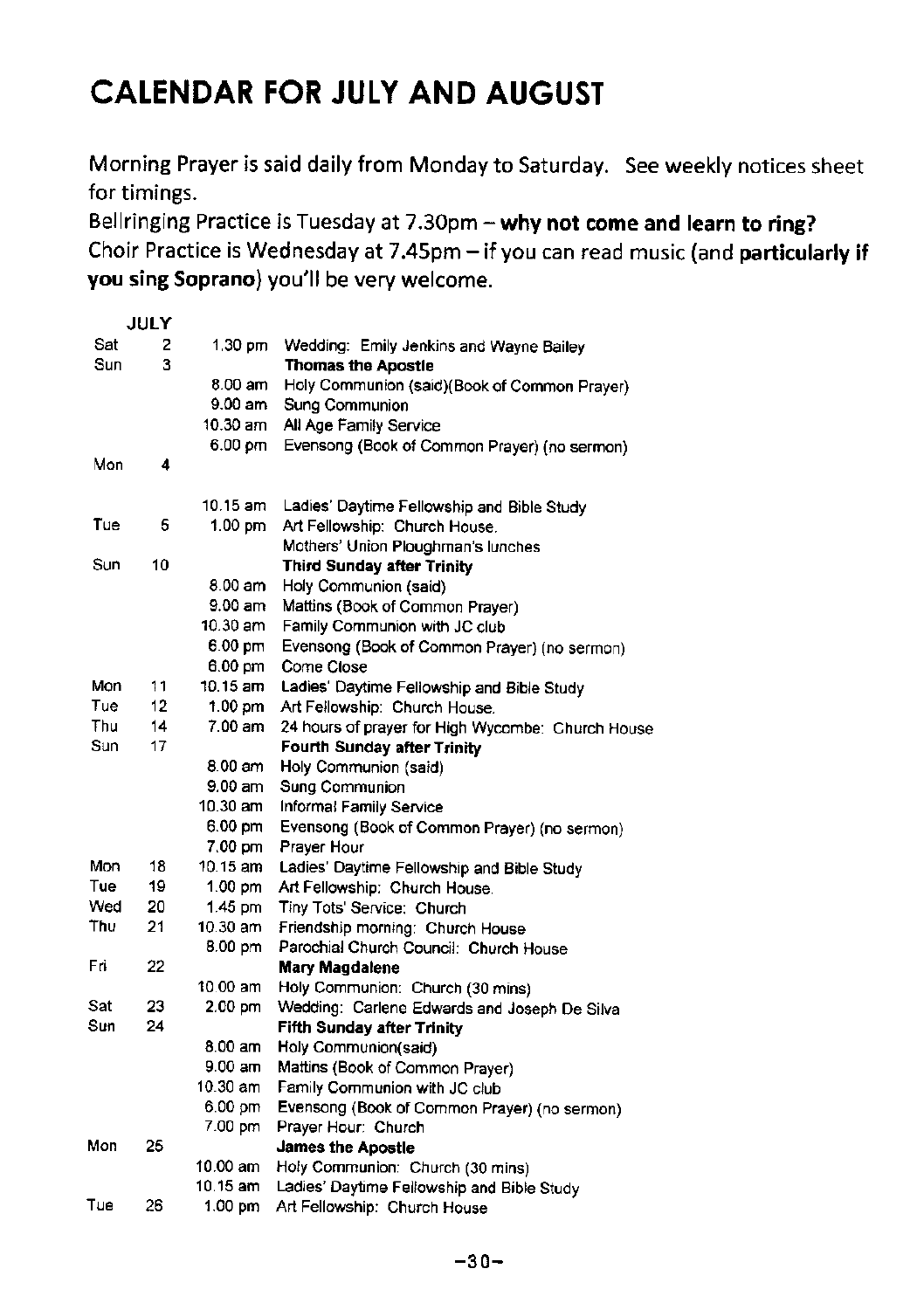| Sun    | 31             |                     | Sixth Sunday after Trinity                          |
|--------|----------------|---------------------|-----------------------------------------------------|
|        |                | 8.00 am             | Holy Communion (said)                               |
|        |                | 9.00 am             | Mattins (Book of Common Prayer)                     |
|        |                | 10.30 am            | Family Communion with JC club                       |
|        |                | 6.00 pm             | Evensong (Book of Common Prayer) (no sermon)        |
|        |                | 7.00 pm             | Prayer Hour                                         |
|        | <b>AUGUST</b>  |                     |                                                     |
| Mon    | 1              | 10.15 am            | Ladies' Daytime Fellowship and Bible Study          |
| ⊤Je    | $\overline{2}$ | 11.00 am            | Mothers' Union Coffee Morning: Church House         |
|        |                | 1.00 pm             | Art Fellowship: Church House.                       |
| Fri    | 5              | 2.00 <sub>pm</sub>  | Wedding: Jodie Whichelow and Russell Tapping        |
| Sat    | 6              |                     | <b>Transfiguration of our Lord</b>                  |
|        |                | 12noon.             | Sung Eucharist                                      |
|        |                | 2.00 pm             | Wedding: Emily Foster and David Dwight              |
| $St$ n | 7              |                     | Seventh Sunday after Trinity                        |
|        |                | 8.00 am             | Holy Communion (said)(Book of Common Prayer)        |
|        |                | 9.00 am             | Sung Communion                                      |
|        |                | 10.30 am            | All Age Family Service                              |
|        |                | 6.00 pm             | Evensong (Book of Common Prayer) (no sermon)        |
|        |                | 7.00 pm             | Prayer Hour                                         |
| Mon    | 8              | 10.15 am            | Ladies' Daytime Fellowship and Bible Study          |
| Tue    | 9              | 1.00 pm             | Art Fellowship: Church House.                       |
| Thu.   | 11             | 7.00 am             | 24 hours of prayer for High Wycombe: Church House   |
| Sat    | 13             | 2.00 pm             | Wedding: Laura Pickworth and Richard Nicholis       |
| Sun    | 14             |                     | Eighth Sunday after Trinity                         |
|        |                | 8.00 am             | Holy Communion (said)                               |
|        |                | 9.00 am             | Mattins (Book of Common Prayer)                     |
|        |                | $10.30$ am          | Family Communion with JC club                       |
|        |                | 6.00 pm             | Evensong (Book of Common Prayer) (no sermon)        |
| Mon    | 15             |                     | The Blessed Virgin Mary                             |
|        |                | 10.00 am            | Holy Communion: Church (30 mins)                    |
| ⊤ue    | 16             | $10.15 \text{ am}$  | Ladies' Daytime Fellowship and Bible Study          |
| -Ved   | 17             | $1.00$ pm           | Art Fellowship: Church House.                       |
| Thui   | 18             | 1.45 pm<br>10.30 am | Tiny Tots' Service: Church                          |
| Sun.   | 21             |                     | Friendship morning: Church House                    |
|        |                | 8.00 am             | Ninth Sunday after Trinity<br>Holy Communion (said) |
|        |                | 9.00 am             | Sung Communion                                      |
|        |                | 10.30 am            | Informal Family Service                             |
|        |                | 6.00 pm             | Evensong (Book of Common Prayer) (no sermon)        |
|        |                | 7.00 pm             | Prayer Hour: Church                                 |
| Uon    | 22             | 10 15 am            | Ladies' Daytime Fellowship and Bible Study          |
| ⊤.e    | 23             | $1.00$ pm           | Art Fellowship: Church House.                       |
| ∴ed    | 24             |                     | <b>Bartholomew the Apostle</b>                      |
|        |                | 10.00 am            | Holy Communion: Church (30 mins)                    |
| Suni   | 28             |                     | Tenth Sunday after Trinity                          |
|        |                | $8.00$ am           | Holy Communion (said)                               |
|        |                | 9.00 am             | Mattins (Book of Common Prayer)                     |
|        |                | 10.30 am            | Family Communion with JC club                       |
|        |                | 6.00 pm             | Evensong (Book of Common Prayer) (no sermon)        |
|        |                | 7.00 pm             | Prayer Hour                                         |
| Mon    | 29             | 10.15 am            | Ladies' Daytime Fellowship and Bible Study          |
| тце    | 30             | 1.00 pm             | Art Fellowship: Church House.                       |
|        |                |                     |                                                     |

-31-

,€ ; **\$** \$

J.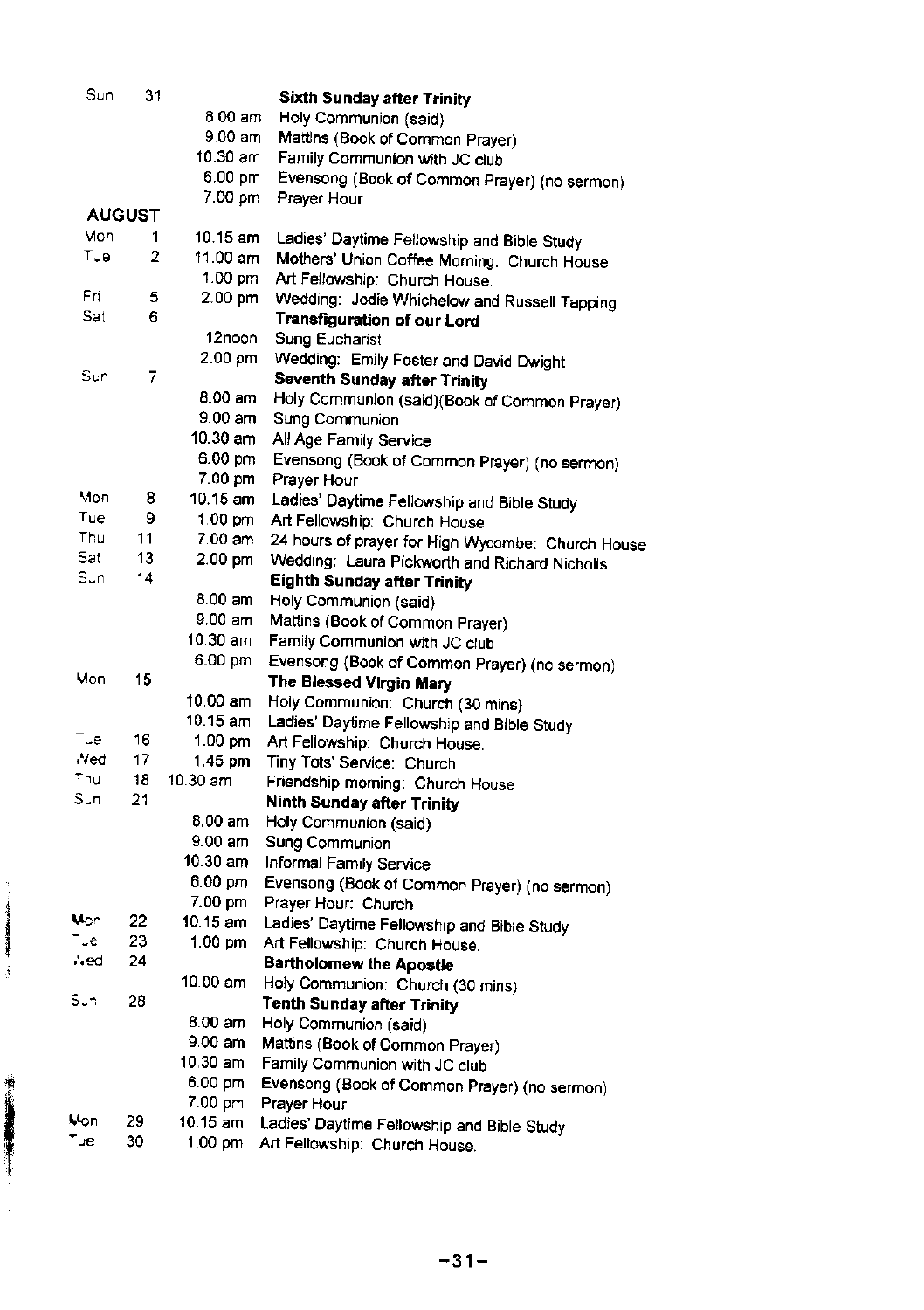# Meelings ond Orgonisqtions

| House groups                  | Weekdays         | See weekly notice sheet<br>for details |
|-------------------------------|------------------|----------------------------------------|
| <b>CYFA (School Years</b>     | 8.00 p.m.        | <b>Contact Mike Dean</b>               |
| $10 +$                        | alternate        | (463376) for details                   |
|                               | Sundays          |                                        |
| D-CYFA (School Years Once per |                  | Contact Anne Dean                      |
| $7 - 9$                       | <b>Half Term</b> | (463376) for details                   |

### Seplember 201I lssue of Outlook

Outlook is published on 28<sup>th</sup> of each month, except July and December. The Editor for the September issue is Sylvia Clark. Items for inclusion should reoch the Editor by emoil ot mag@hughendenparishchurch.org.uk or hand written articles should be delivered or posted to Helen Byrne 67, Friors Gordens, Hughenden Valley - all by 15<sup>th</sup> August please.

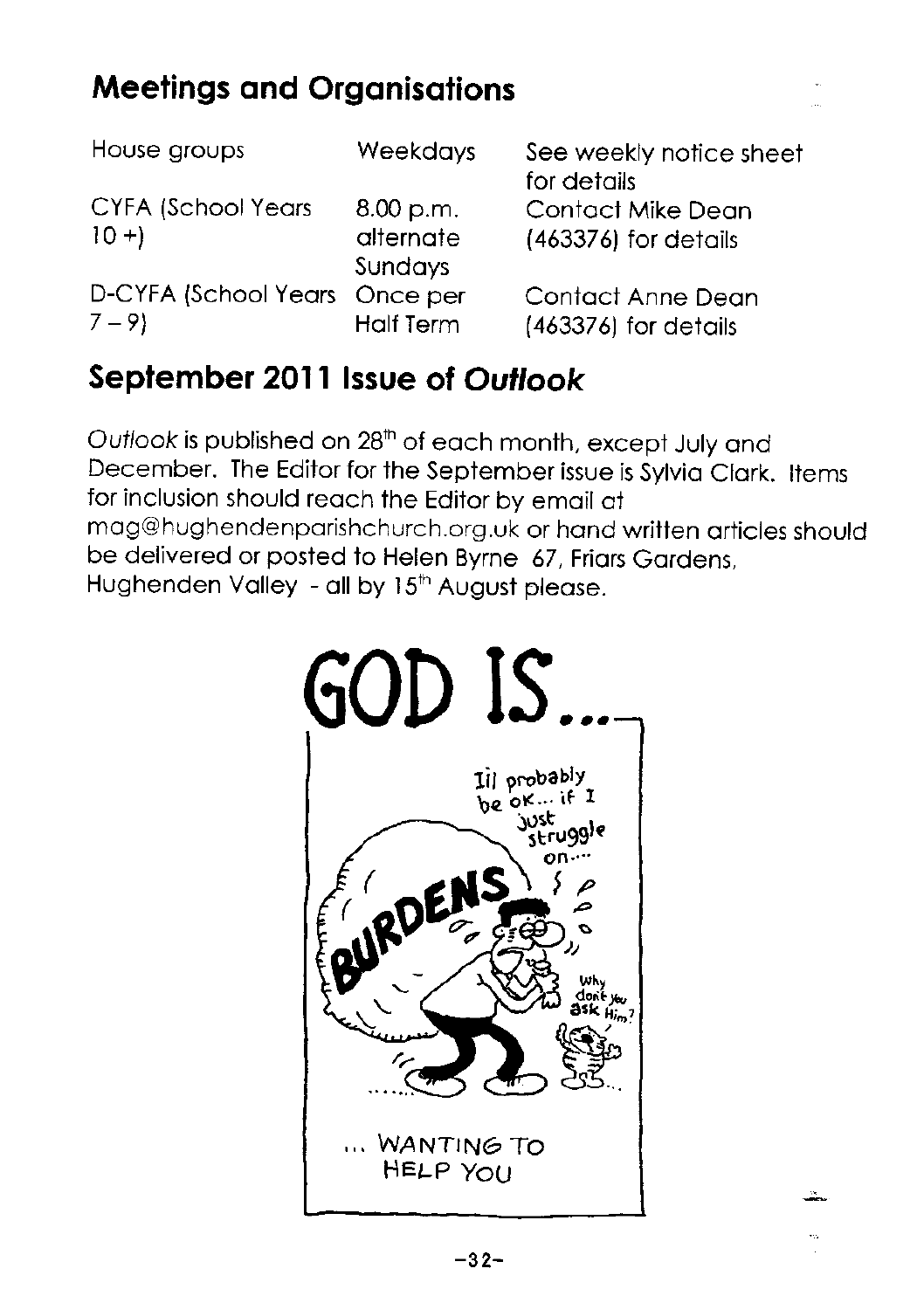| Rev. Simon Cronk      | 563439                                                                                                                                                                                                                                                                                                                                                                                                                                                                                                                                                                                                                                                                                                                                                             |
|-----------------------|--------------------------------------------------------------------------------------------------------------------------------------------------------------------------------------------------------------------------------------------------------------------------------------------------------------------------------------------------------------------------------------------------------------------------------------------------------------------------------------------------------------------------------------------------------------------------------------------------------------------------------------------------------------------------------------------------------------------------------------------------------------------|
| Rev. Fred Friend      | 563168                                                                                                                                                                                                                                                                                                                                                                                                                                                                                                                                                                                                                                                                                                                                                             |
| Brian Clark           | 562801                                                                                                                                                                                                                                                                                                                                                                                                                                                                                                                                                                                                                                                                                                                                                             |
| Christopher Tyrer     | 01844                                                                                                                                                                                                                                                                                                                                                                                                                                                                                                                                                                                                                                                                                                                                                              |
|                       | 344650                                                                                                                                                                                                                                                                                                                                                                                                                                                                                                                                                                                                                                                                                                                                                             |
|                       | 521471                                                                                                                                                                                                                                                                                                                                                                                                                                                                                                                                                                                                                                                                                                                                                             |
| Lin Smit              | 462094                                                                                                                                                                                                                                                                                                                                                                                                                                                                                                                                                                                                                                                                                                                                                             |
|                       | 445899                                                                                                                                                                                                                                                                                                                                                                                                                                                                                                                                                                                                                                                                                                                                                             |
|                       | 565956                                                                                                                                                                                                                                                                                                                                                                                                                                                                                                                                                                                                                                                                                                                                                             |
|                       | 529596                                                                                                                                                                                                                                                                                                                                                                                                                                                                                                                                                                                                                                                                                                                                                             |
|                       | 463376                                                                                                                                                                                                                                                                                                                                                                                                                                                                                                                                                                                                                                                                                                                                                             |
|                       | 514252                                                                                                                                                                                                                                                                                                                                                                                                                                                                                                                                                                                                                                                                                                                                                             |
|                       | 714718                                                                                                                                                                                                                                                                                                                                                                                                                                                                                                                                                                                                                                                                                                                                                             |
|                       | 714718                                                                                                                                                                                                                                                                                                                                                                                                                                                                                                                                                                                                                                                                                                                                                             |
|                       | 563439                                                                                                                                                                                                                                                                                                                                                                                                                                                                                                                                                                                                                                                                                                                                                             |
|                       | 463376                                                                                                                                                                                                                                                                                                                                                                                                                                                                                                                                                                                                                                                                                                                                                             |
|                       | 463376                                                                                                                                                                                                                                                                                                                                                                                                                                                                                                                                                                                                                                                                                                                                                             |
|                       | 534989                                                                                                                                                                                                                                                                                                                                                                                                                                                                                                                                                                                                                                                                                                                                                             |
|                       | 563116                                                                                                                                                                                                                                                                                                                                                                                                                                                                                                                                                                                                                                                                                                                                                             |
|                       | 564342                                                                                                                                                                                                                                                                                                                                                                                                                                                                                                                                                                                                                                                                                                                                                             |
|                       |                                                                                                                                                                                                                                                                                                                                                                                                                                                                                                                                                                                                                                                                                                                                                                    |
|                       | 565050                                                                                                                                                                                                                                                                                                                                                                                                                                                                                                                                                                                                                                                                                                                                                             |
|                       | 565050                                                                                                                                                                                                                                                                                                                                                                                                                                                                                                                                                                                                                                                                                                                                                             |
|                       | 714718                                                                                                                                                                                                                                                                                                                                                                                                                                                                                                                                                                                                                                                                                                                                                             |
|                       | 521471                                                                                                                                                                                                                                                                                                                                                                                                                                                                                                                                                                                                                                                                                                                                                             |
|                       | 462094                                                                                                                                                                                                                                                                                                                                                                                                                                                                                                                                                                                                                                                                                                                                                             |
|                       | 562801                                                                                                                                                                                                                                                                                                                                                                                                                                                                                                                                                                                                                                                                                                                                                             |
|                       | 01844                                                                                                                                                                                                                                                                                                                                                                                                                                                                                                                                                                                                                                                                                                                                                              |
|                       | 344650                                                                                                                                                                                                                                                                                                                                                                                                                                                                                                                                                                                                                                                                                                                                                             |
|                       | 445899                                                                                                                                                                                                                                                                                                                                                                                                                                                                                                                                                                                                                                                                                                                                                             |
|                       | 446035                                                                                                                                                                                                                                                                                                                                                                                                                                                                                                                                                                                                                                                                                                                                                             |
|                       | 565050                                                                                                                                                                                                                                                                                                                                                                                                                                                                                                                                                                                                                                                                                                                                                             |
|                       | 442191                                                                                                                                                                                                                                                                                                                                                                                                                                                                                                                                                                                                                                                                                                                                                             |
|                       | 713770                                                                                                                                                                                                                                                                                                                                                                                                                                                                                                                                                                                                                                                                                                                                                             |
| David Cornwall        | 714718                                                                                                                                                                                                                                                                                                                                                                                                                                                                                                                                                                                                                                                                                                                                                             |
|                       | 534275                                                                                                                                                                                                                                                                                                                                                                                                                                                                                                                                                                                                                                                                                                                                                             |
|                       | 563813                                                                                                                                                                                                                                                                                                                                                                                                                                                                                                                                                                                                                                                                                                                                                             |
|                       | 563629                                                                                                                                                                                                                                                                                                                                                                                                                                                                                                                                                                                                                                                                                                                                                             |
|                       | 563116                                                                                                                                                                                                                                                                                                                                                                                                                                                                                                                                                                                                                                                                                                                                                             |
|                       | 565108                                                                                                                                                                                                                                                                                                                                                                                                                                                                                                                                                                                                                                                                                                                                                             |
|                       | 462094                                                                                                                                                                                                                                                                                                                                                                                                                                                                                                                                                                                                                                                                                                                                                             |
|                       | 529579                                                                                                                                                                                                                                                                                                                                                                                                                                                                                                                                                                                                                                                                                                                                                             |
|                       | 562801                                                                                                                                                                                                                                                                                                                                                                                                                                                                                                                                                                                                                                                                                                                                                             |
|                       | 522198                                                                                                                                                                                                                                                                                                                                                                                                                                                                                                                                                                                                                                                                                                                                                             |
|                       | 562714                                                                                                                                                                                                                                                                                                                                                                                                                                                                                                                                                                                                                                                                                                                                                             |
|                       | 462094                                                                                                                                                                                                                                                                                                                                                                                                                                                                                                                                                                                                                                                                                                                                                             |
| Christine Powell      | 565942                                                                                                                                                                                                                                                                                                                                                                                                                                                                                                                                                                                                                                                                                                                                                             |
|                       | 563364                                                                                                                                                                                                                                                                                                                                                                                                                                                                                                                                                                                                                                                                                                                                                             |
|                       | 562801                                                                                                                                                                                                                                                                                                                                                                                                                                                                                                                                                                                                                                                                                                                                                             |
|                       | 534989                                                                                                                                                                                                                                                                                                                                                                                                                                                                                                                                                                                                                                                                                                                                                             |
|                       | 563470                                                                                                                                                                                                                                                                                                                                                                                                                                                                                                                                                                                                                                                                                                                                                             |
| Hilary Farrar-Hockley | 528236                                                                                                                                                                                                                                                                                                                                                                                                                                                                                                                                                                                                                                                                                                                                                             |
|                       | Arthur Johnson<br>Ben Brice<br>Derek Godfrey<br>Penny Austin<br>Anne Dean<br>Mike Morgan<br>David Cornwall<br>David & Joyce Cornwall<br>Simon Cronk<br>Anne Dean<br>Mike Dean<br>Jane Tucker<br>Norma Clarke (Administrator)<br>Helen Byrne (Co-ordinator)<br>TBA<br>Frank Hawkins<br>Diane Hawkins<br>David Cornwall<br>Arthur Johnson<br><b>l</b> Lin Smit<br>Brian Clark<br>Christopher Tyrer<br>Neil Brice<br>Tony Sackville<br>Frank Hawkins<br>Andrew Cole<br>Barbara Willson<br>Sara Badrick<br><b>Jill Graves</b><br>Jane Lomas<br>Norma Clarke<br>Judith Camplisson<br>Lin Smit<br>Kay Kennedy<br>Sylvia Clark<br>llean Godfrey<br><b>Elaine Morley</b><br>Parish Administrator<br>Pam Smith<br>Svivia Clark<br>Bob & Jane Tucker<br>Norman Pulley & Team |

 $\bar{z}$ 

### www.hughendenparishchurch.org.uk